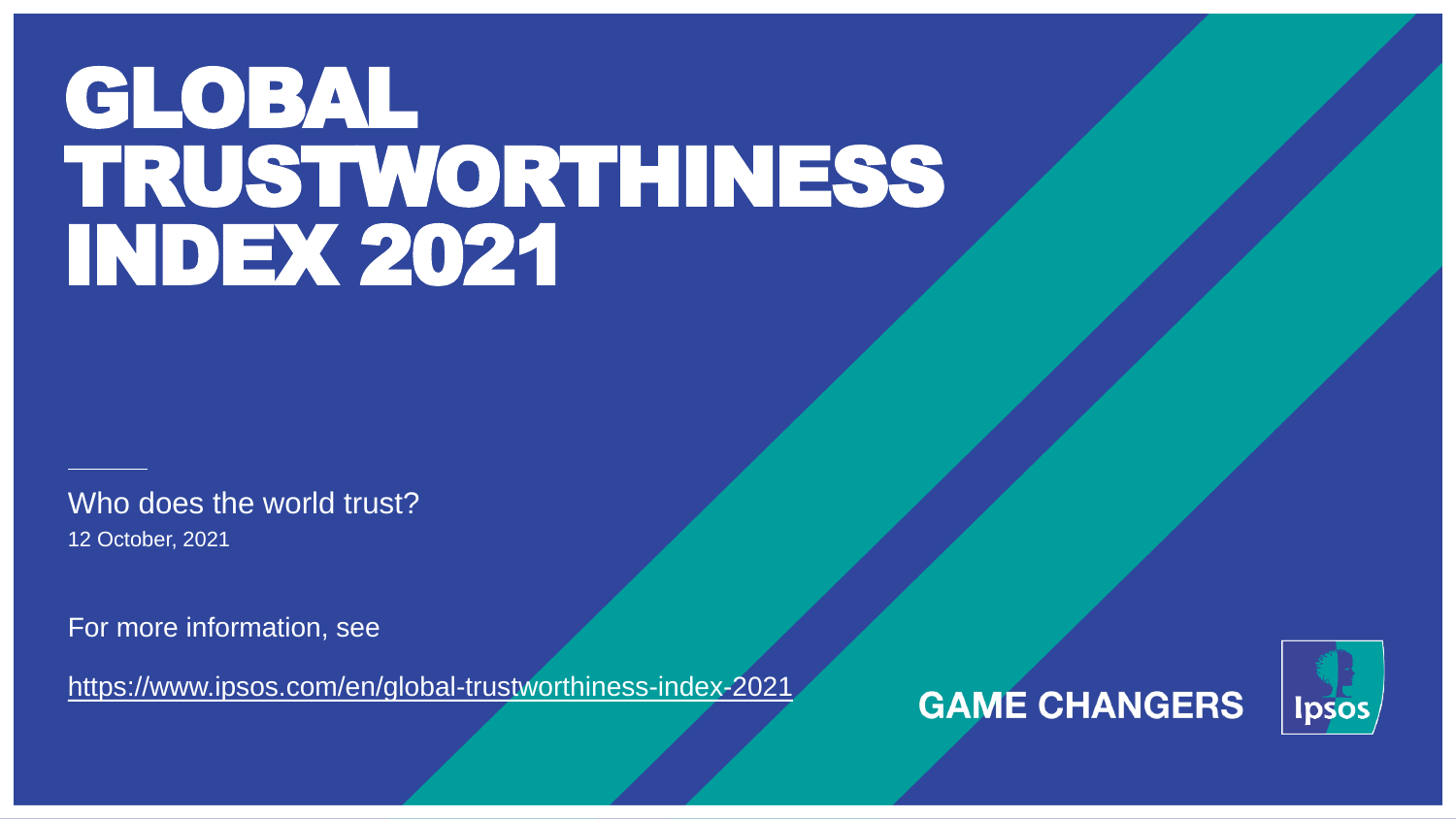# GLOBAL INDEX

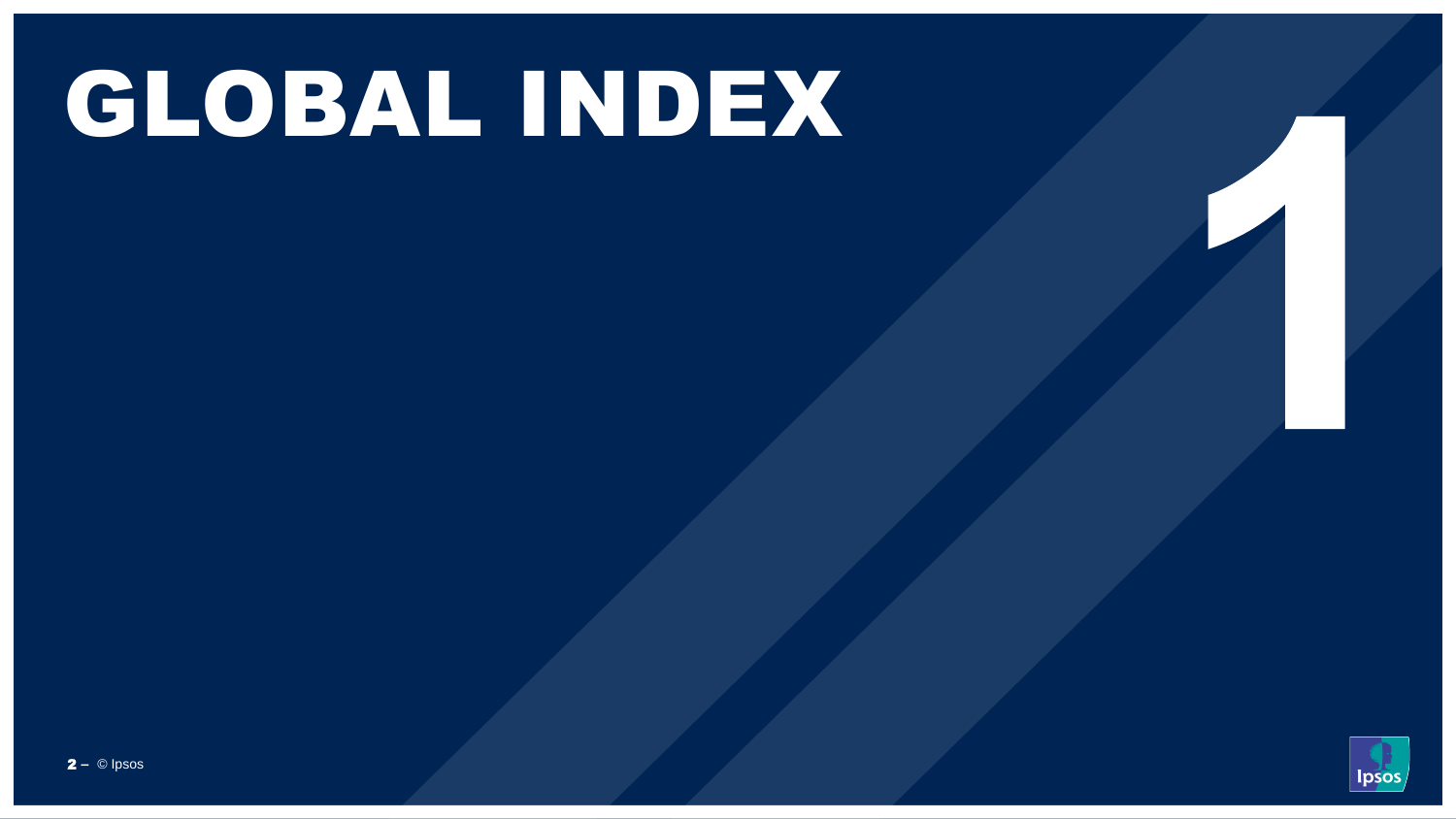# GLOBAL TRUSTWORTHINESS RANKING 2021

Please look at this list of different types of people. In general, do you think each is trustworthy or untrustworthy in your country?

Please use a scale of 1 to 5, where 1 is very trustworthy and 5 is very untrustworthy



*Ipsos Global Trustworthiness Index 2021 – 19,570 participants across 28 countries, interviewed online 23 April – 7 May 2021*

Online samples in Brazil, Chile, mainland China, Colombia, India, Malaysia, Mexico, Peru, Romania, Russia, Saudi Arabia, South Africa, and Turkey tend to be more urban, educated, and/or affluent than the general population This "Global Country Average" reflects the average result for all the countries where the survey was conducted. It has not been adjusted to the population size of each country or market and is not intended to suggest a tot



**Trustworthy (1-2)** Untrustworthy  $(4-5)$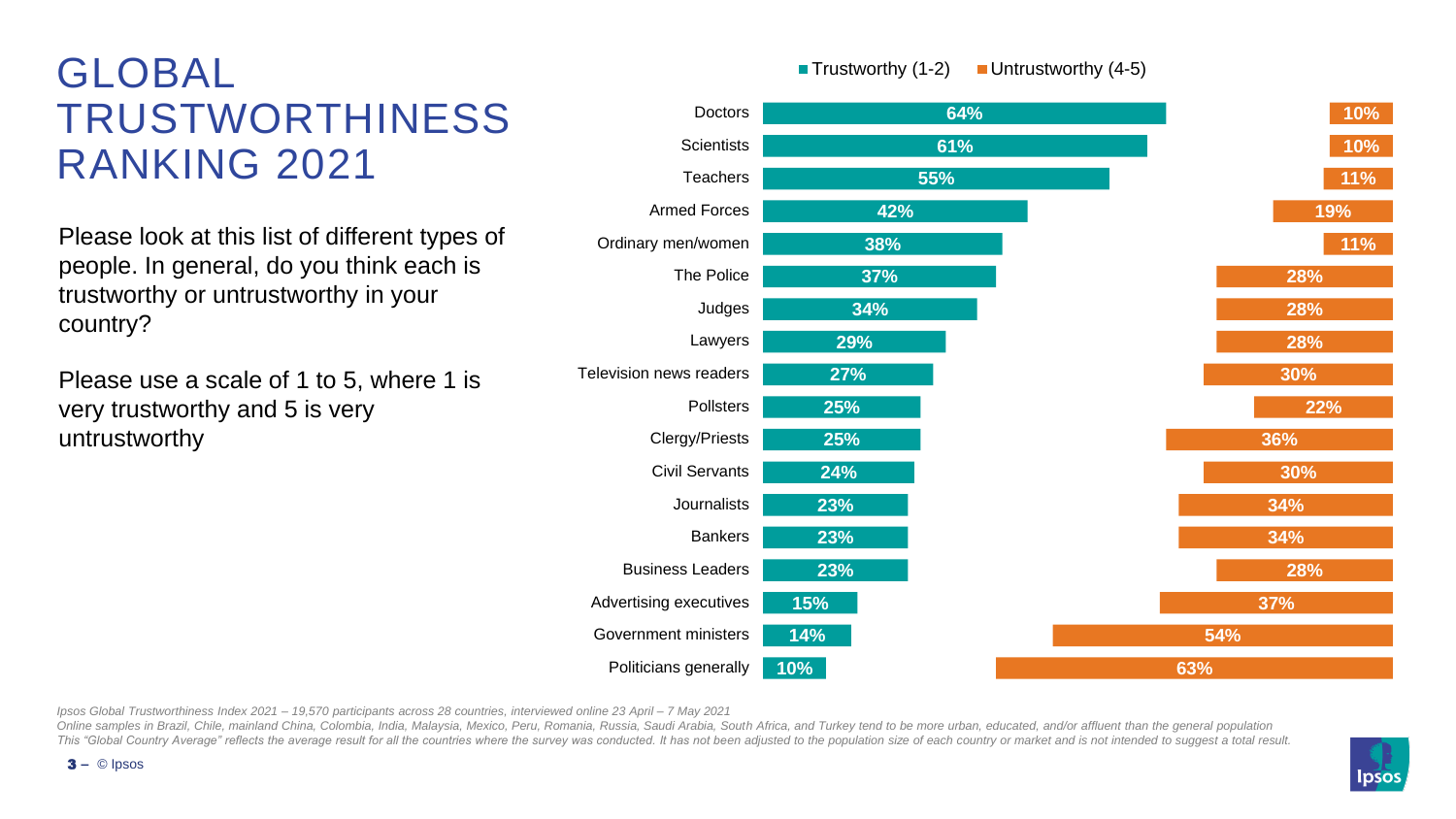# GLOBAL TRUSTWORTHINESS RANKING 2021 **NET TRUST**

Please look at this list of different types of people. In general, do you think each is trustworthy or untrustworthy in your country?

Please use a scale of 1 to 5, where 1 is very trustworthy and 5 is very untrustworthy

#### **Net trustworthy**

(% 1-2 out of five, subtract % 4-5 out of five)





*Ipsos Global Trustworthiness Index 2021 – 19,570 participants across 28 countries, interviewed online 23 April – 7 May 2021*

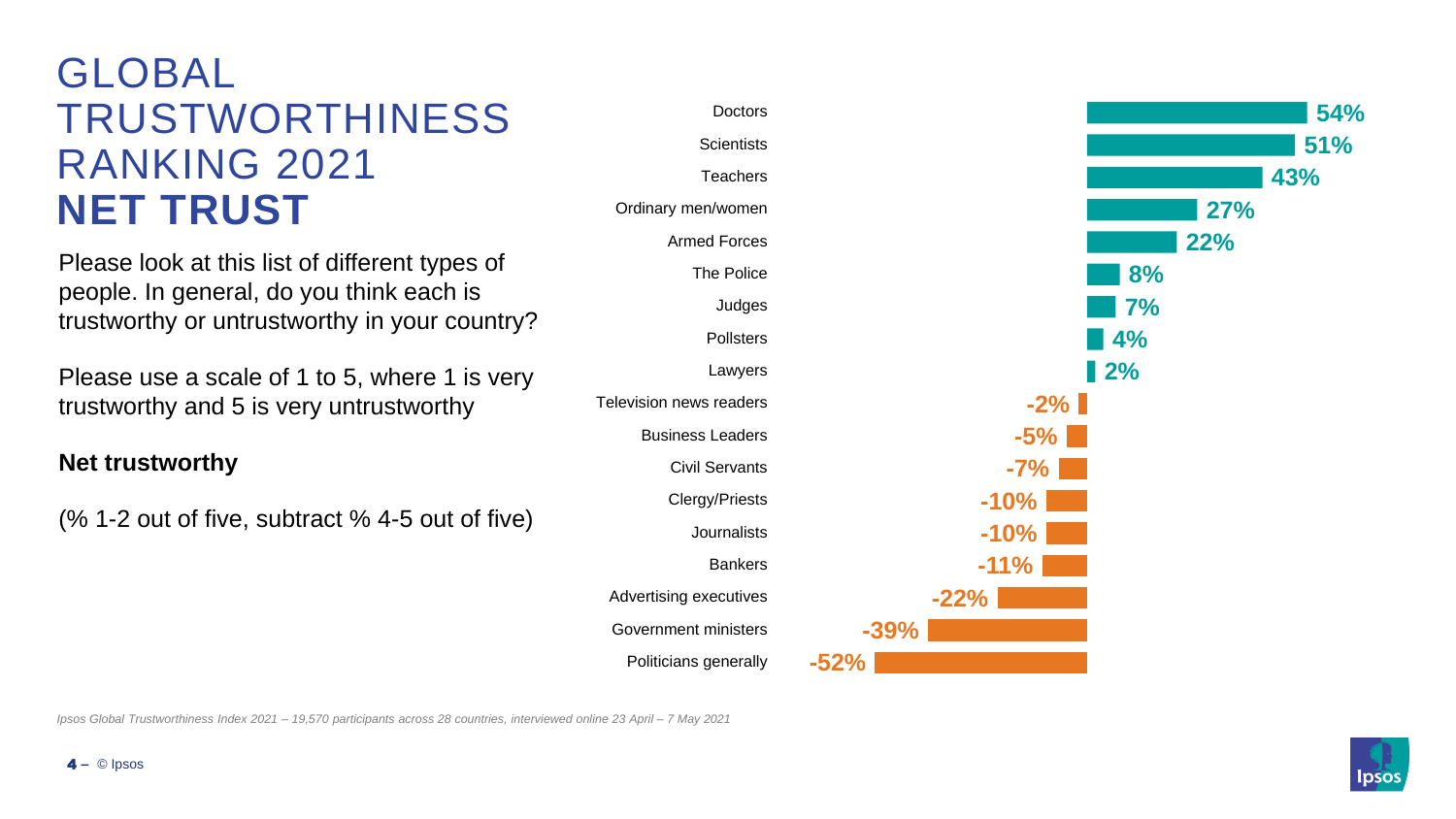**Top three:**  $\blacksquare$  #1 most trustworthy  $\blacksquare$  #2 most trustworthy #3 most trustworthy

|                                                 |  |             | $\bullet$                                                                                                       |          |     |        |                                         |    |                     |               |    | $\bullet^*$ |        |                                                                                         |  |  |                               |    |                                             |  |
|-------------------------------------------------|--|-------------|-----------------------------------------------------------------------------------------------------------------|----------|-----|--------|-----------------------------------------|----|---------------------|---------------|----|-------------|--------|-----------------------------------------------------------------------------------------|--|--|-------------------------------|----|---------------------------------------------|--|
|                                                 |  |             | ARG AUS BEL BRA CAN CHL CHN COL FRA GB GER HUN IND ITA JAP KOR KSA MYS MEX NLD PER POL RSA RUS SPA SWE TUR USA  |          |     |        |                                         |    |                     |               |    |             |        |                                                                                         |  |  |                               |    |                                             |  |
| <b>Doctors</b>                                  |  | 69% 67% 66% | 66%                                                                                                             | 70% 68%  |     |        | 66% 58% 64% 72% 60% 61% 58% 65% 52% 38% |    |                     |               |    |             |        | 67% 68% 66% 71% 58% 55% 65%                                                             |  |  | 67% 68%                       |    | 62% 69% 69%                                 |  |
| <b>Scientists</b>                               |  | 63% 61% 56% | 68%                                                                                                             | 64% 67%  |     |        | 72% 58% 56% 66% 51%                     |    | 66% 64% 68% 43% 48% |               |    |             |        | 63% 57% 60% 60% 53% 61% 50%                                                             |  |  | 75% 71%                       |    | 57% 64% 62%                                 |  |
| <b>Teachers</b>                                 |  | 56% 59% 54% | 68%                                                                                                             | $ 62\% $ | 68% |        |                                         |    |                     |               |    |             |        | 65% 54% 51% 62% 40% 54% 61% 51% 22% 33% 65% 65% 53% 61% 43% 44% 56% 67% 59% 55% 61% 57% |  |  |                               |    |                                             |  |
| <b>Members of</b><br>the Armed<br><b>Forces</b> |  |             | 34% 53% 38% 35% 45% 21%                                                                                         |          |     |        | 20% 52% 55% 27% 43% 64% 45% 39% 25%     |    |                     |               |    |             |        |                                                                                         |  |  |                               |    | 52% 37% 44% 37% 39% 29% 59% 47% 47% 46% 64% |  |
| <b>The Police</b>                               |  |             | 24% 52% 37% 30% 44% 24%                                                                                         |          |     |        | 16% 48% 48% 47% 35% 37% 47% 38% 22%     |    |                     |               |    |             |        |                                                                                         |  |  |                               |    | 40% 15% 53% 22% 29% 13% 29% 47% 60% 52% 53% |  |
| Ordinary<br>men/women                           |  |             | 39% 42% 36% 35% 42% 41% 39% 35% 39% 39% 35% 25% 46% 35% 25% 20% 49% 41% 43% 35% 33% 52% 33% 67% 34% 28% 30% 47% |          |     |        |                                         |    |                     |               |    |             |        |                                                                                         |  |  |                               |    |                                             |  |
| <b>Judges</b>                                   |  |             | 10% 45% 38% 26% 49% 15%                                                                                         |          |     |        | 11% 38% 48% 45% 29% 47% 33% 41% 23%     |    |                     |               |    |             | $\sim$ |                                                                                         |  |  |                               |    | 49% 19% 56% 11% 33% 36% 28% 32% 51% 33% 45% |  |
| <b>Lawyers</b>                                  |  |             | 17% 28% 27% 22% 23% 22% 53% 14% 33% 32% 31% 22% 33% 25% 35% 22% 42% 40% 17% 35% 16% 38% 27% 35% 27% 41% 26% 22% |          |     |        |                                         |    |                     |               |    |             |        |                                                                                         |  |  |                               |    |                                             |  |
| <b>Television</b><br>news readers               |  |             | 17% 28% 31% 26% 26% 20% 39% 14% 18% 31% 35% 13% 31% 18% 23% 21% 43% 42% 20% 35% 15% 21% 38% 25% 22% 41% 27% 24% |          |     |        |                                         |    |                     |               |    |             |        |                                                                                         |  |  |                               |    |                                             |  |
| <b>Pollsters</b>                                |  |             | 26% 11% 25% 33% 17% 24%                                                                                         |          |     |        |                                         |    |                     |               |    |             |        | 28% 36% 11% 26% 19% 23% 29% 15% 16% 46% 37% 34% 21% 26% 30% 17% 44% 19% 25% 34% 15%     |  |  |                               |    |                                             |  |
| Clergy/Priest 13% 26% 17% 25% 29%               |  |             |                                                                                                                 |          | 9%  |        | 19% 22% 33% 22% 27% 32% 19% 24% 37%     |    |                     |               |    |             | $\sim$ |                                                                                         |  |  |                               |    | 29% 18% 22% 28% 20% 30% 33% 10% 40% 19% 45% |  |
| <b>Journalists</b>                              |  |             | 19% 21% 21% 34% 26% 18% 45% 17% 16% 13% 21% 11% 31% 18% 17% 15% 36% 32% 27% 30% 17% 25% 28% 27% 16% 24% 21% 26% |          |     |        |                                         |    |                     |               |    |             |        |                                                                                         |  |  |                               |    |                                             |  |
| Civil<br><b>Servants</b>                        |  |             | 7% 31% 28% 27% 26% 15%                                                                                          |          |     | $\sim$ |                                         |    |                     |               |    |             |        | 7% 32% 27% 22% 24% 41% 22% 21% 15% 46% 36% 10% 24% 10% 16% 23% 22% 19% 28% 32% 27%      |  |  |                               |    |                                             |  |
| <b>Business</b><br><b>Leaders</b>               |  |             | 18% 21% 20% 23% 17% 15% 44% 22% 26% 16% 15% 16% 34% 24% 16% 14% 49% 32% 26% 22% 24% 20% 28% 24% 14% 19% 18% 25% |          |     |        |                                         |    |                     |               |    |             |        |                                                                                         |  |  |                               |    |                                             |  |
| <b>Bankers</b>                                  |  |             | 15% 20% 14% 14% 29% 15% 36% 11% 16% 18% 14% 14% 44% 18% 19% 28% 46% 47% 16% 13% 16% 20% 35% 20%                 |          |     |        |                                         |    |                     |               |    |             |        |                                                                                         |  |  |                               | 7% | 27% 25% 38%                                 |  |
| <b>Advertising</b><br>executives                |  |             | 13% 11% 10% 19% 9% 12% 24% 17% 10% 9%                                                                           |          |     |        |                                         | 9% |                     | 8% 28% 15% 9% |    |             |        | 7% 34% 26% 19% 11% 15% 13% 22% 20% 10% 12% 16% 13%                                      |  |  |                               |    |                                             |  |
| Government<br>ministers                         |  |             | 18% 11% 11% 17%                                                                                                 |          | 9%  | $\sim$ | 5% 10% 15% 15% 11% 25% 15% 12% 9%       |    |                     |               |    |             | $\sim$ |                                                                                         |  |  | 24% 13% 20% 8% 14% 11% 18% 9% |    | 26% 25% 18%                                 |  |
| <b>Politicians</b><br>generally                 |  |             | 3% 14% 10% 6% 13%                                                                                               |          | 6%  | $\sim$ | 4% 11% 12% 12% 4% 18% 9%                |    |                     |               | 7% | 9%          |        |                                                                                         |  |  |                               |    | 19% 9% 19% 6% 9% 10% 16% 8% 17% 11% 9%      |  |

*Ipsos Global Trustworthiness Index 2021 – 19,570 participants across 28 countries, interviewed online 23 April – 7 May 2021*

*Online samples in Brazil, Chile, mainland China, Colombia, India, Malaysia, Mexico, Peru, Romania, Russia, Saudi Arabia, South Africa, and Turkey tend to be more urban, educated, and/or affluent than the general population*

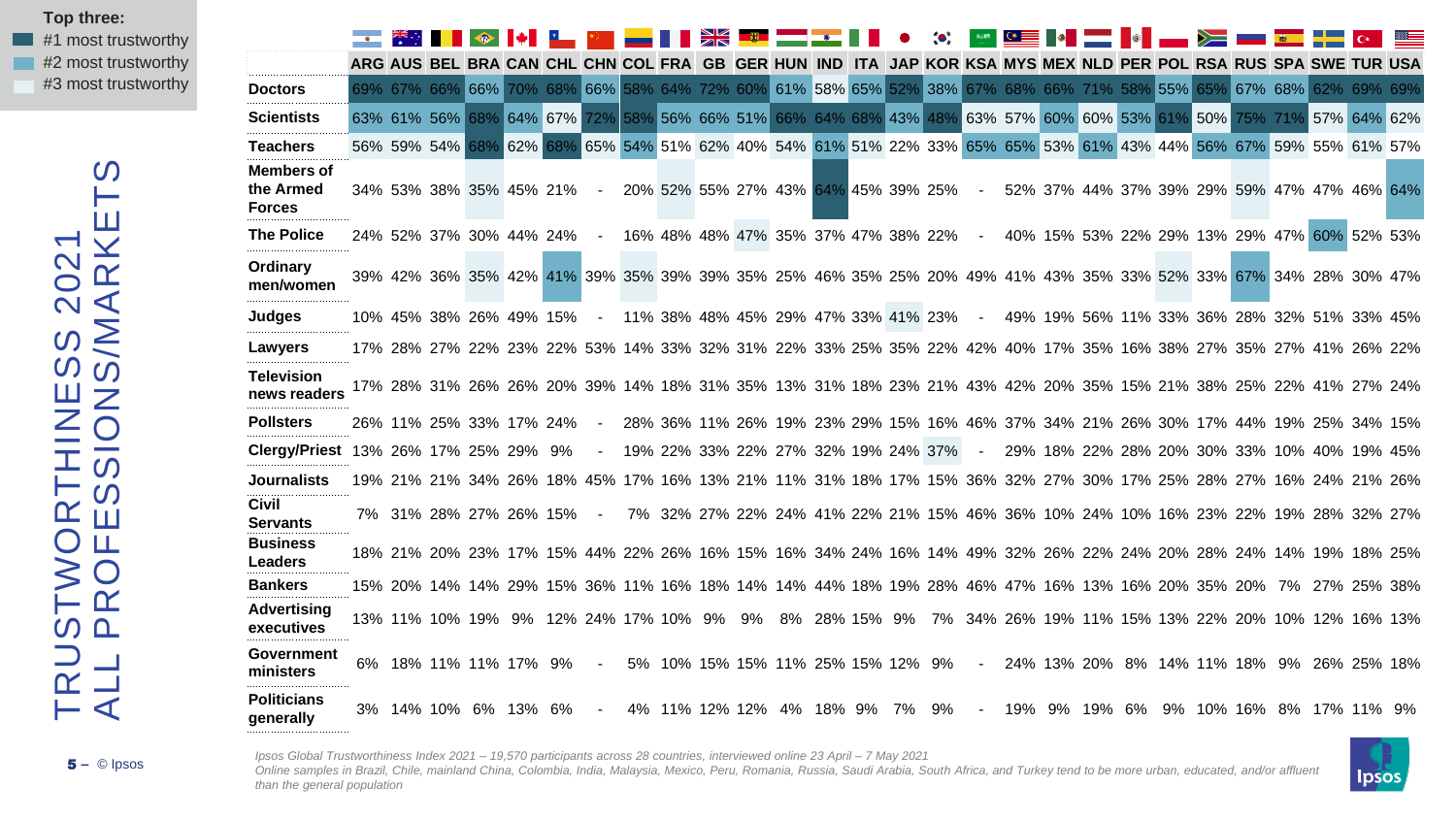#### **Top three:**

 $\blacksquare$  #1 most untrustworthy  $\blacksquare$  #2 most untrustworthy #3 most untrustworthy

|                                              |               |         | ARG AUS BEL BRA CAN CHL CHN |    |    |                             | <b>COL FRA</b> |     | <b>GB GER HUN IND</b>                          |    |                | <b>ITA</b> |                             |        | <b>JAP KOR KSA MYS</b> |    | <b>MEX NLD PER POL RSA RUS SPA SWE TUR USA</b>                                                                  |  |    |                |             |  |
|----------------------------------------------|---------------|---------|-----------------------------|----|----|-----------------------------|----------------|-----|------------------------------------------------|----|----------------|------------|-----------------------------|--------|------------------------|----|-----------------------------------------------------------------------------------------------------------------|--|----|----------------|-------------|--|
| <b>Politicians</b><br>generally              |               |         | 76% 53% 59% 77% 54% 78%     |    |    |                             |                |     | 77% 54% 57% 50% 79% 51% 67% 56% 66%            |    |                |            |                             |        | 53%.                   |    | 66% 45% 73% 70% 75% 56% 68% 49% 61% 66%                                                                         |  |    |                |             |  |
| <b>Government</b><br>ministers               |               |         | 69% 48% 58% 65% 43% 67%     |    |    |                             | 73% l          |     | 54% 49% 42% 72% 45% 51% 49% 51%                |    |                |            |                             |        | 49%                    |    | 52% 40% 62% 61% 71% 54% 58% 28% 46% 41%                                                                         |  |    |                |             |  |
| <b>Advertising</b><br>executives             |               |         | 32% 50% 54% 28% 45% 36% 33% |    |    |                             |                |     | 28% 48% 51% 44% 44% 29% 37% 28% 43% 23%        |    |                |            |                             |        |                        |    | 27% 24% 36% 32% 35% 32% 36% 41% 42% 34% 42%                                                                     |  |    |                |             |  |
| <b>Clergy/Priests</b>                        |               |         | 54% 39% 39% 31% 29% 67%     |    |    |                             |                |     | 43% 31% 22% 35% 36% 26% 46% 21% 27%            |    |                |            |                             |        | <b>29%</b>             |    | 44% 34% 34% 54% 28% 38% 57% 18% 37% 19%                                                                         |  |    |                |             |  |
| <b>Journalists</b>                           |               |         | 39% 40% 36% 30% 30% 36% 19% |    |    |                             |                |     | 42% 39% 48% 30% 46% 32% 42% 32% 34% 18%        |    |                |            |                             |        |                        |    | 29% 29% 25% 41% 28% 32% 36% 41% 37% 31% 41%                                                                     |  |    |                |             |  |
| <b>Bankers</b>                               |               |         | 40% 35% 40% 47% 25% 42% 22% |    |    |                             |                |     | 48% 41% 41% 37% 48% 16% 33% 23% 19% 11%        |    |                |            |                             |        |                        |    | 14% 32% 43% 39% 42% 22% 45% 60% 24% 32% 21%                                                                     |  |    |                |             |  |
| <b>Civil Servants</b>                        |               |         | 66% 17% 24% 26% 18% 45%     |    |    |                             | 59%            |     | 15% 19% 23% 28% 22% 30% 21% 35% 13%            |    |                |            |                             |        | 19%                    |    | 56% 25% 58% 48% 30% 39% 24% 15% 15% 26%                                                                         |  |    |                |             |  |
| <b>The Police</b>                            |               |         | 35% 18% 21% 31% 23% 48%     |    |    |                             |                |     | 52% 16% 20% 14% 24% 27% 17% 14% 35%            |    |                |            |                             |        |                        |    | 27% 48% 14% 37% 43% 55% 38% 18% 16% 17% 20%                                                                     |  |    |                |             |  |
| <b>Television news</b><br>readers            |               |         |                             |    |    | 39% 25% 26% 33% 24% 37% 17% |                |     |                                                |    |                |            |                             |        |                        |    | 49% 31% 18% 20% 40% 32% 43% 16% 27% 17% 17% 38% 19% 44% 38% 19% 43% 30% 19% 26% 39%                             |  |    |                |             |  |
| <b>Judges</b>                                |               |         | 61% 19% 22% 32% 13% 52%     |    |    |                             |                |     | 52% 23% 13% 14% 31% 20% 29% 12% 36%            |    |                |            |                             |        |                        |    | 18% 32% 13% 58% 32% 25% 40% 24% 16% 29% 16%                                                                     |  |    |                |             |  |
| <b>Business Leaders</b>                      |               |         |                             |    |    |                             |                |     |                                                |    |                |            |                             |        |                        |    | 34% 30% 26% 24% 28% 50% 23% 27% 19% 33% 24% 30% 22% 25% 19% 34% 11% 23% 24% 18% 25% 29% 24% 39% 40% 29% 37% 27% |  |    |                |             |  |
| Lawyers                                      |               |         | 37% 32% 33% 33% 30% 37% 18% |    |    |                             |                |     |                                                |    |                |            |                             |        |                        |    | 39% 22% 26% 19% 36% 27% 32% 14% 27% 11% 24% 32% 20% 43% 24% 33% 22% 24% 19% 25% 34%                             |  |    |                |             |  |
| <b>Pollsters</b>                             |               |         | 21% 31% 22% 22% 20% 20%     |    |    |                             |                |     |                                                |    |                |            |                             |        |                        |    | 22% 15% 29% 18% 25% 24% 20% 22% 29% 13% 18% 15% 22% 34% 21% 23% 17% 19% 18% 20% 33%                             |  |    |                |             |  |
| <b>Members of the</b><br><b>Armed Forces</b> |               |         | 24% 14% 14% 26% 12% 45%     |    |    |                             |                |     | 44% 10% 11% 19% 20% 15% 19% 10% 22%            |    |                |            |                             | $\sim$ |                        |    | 15% 21% 10% 21% 20% 28% 16% 19% 14% 13% 10%                                                                     |  |    |                |             |  |
| <b>Teachers</b>                              | 9% 11% 10% 8% |         |                             | 9% | 6% |                             |                |     | 12% 11% 12% 10% 11% 13% 13% 12% 22% 19% 14% 9% |    |                |            |                             |        |                        | 7% | 8% 13% 17% 12% 9%                                                                                               |  |    | 8% 13% 10% 13% |             |  |
| Ordinary<br>men/women                        |               |         | 7% 11% 9% 14%               | 8% |    | 11% 15% 11% 8%              |                |     | 9%                                             | 6% |                |            | 16% 14% 12% 10% 16% 10% 12% |        |                        |    | 8% 11% 11% 11% 14% 4%                                                                                           |  | 7% |                | 18% 14% 10% |  |
| <b>Scientists</b>                            |               | 10% 12% | .9%                         | 7% | 5% | 12%                         | 6%             | 10% | 8%                                             | 8% | 11% 13% 10% 8% |            | 16% 13% 11%                 |        |                        | 9% | 11% 9% 12% 15% 7%                                                                                               |  | 5% |                | 11% 13% 12% |  |
| <b>Doctors</b>                               | 5% 11% 10% 9% |         |                             | 8% | 7% | 16% 10%                     |                | 8%  | 9%                                             | 6% |                |            | 13% 14% 11% 9% 19% 12%      |        | 9%                     | 7% | 8% 10% 16% 10% 9%                                                                                               |  |    | 7% 10% 8% 10%  |             |  |

*Ipsos Global Trustworthiness Index 2021 – 19,570 participants across 28 countries, interviewed online 23 April – 7 May 2021*

*Online samples in Brazil, Chile, mainland China, Colombia, India, Malaysia, Mexico, Peru, Romania, Russia, Saudi Arabia, South Africa, and Turkey tend to be more urban, educated, and/or affluent than the general population*

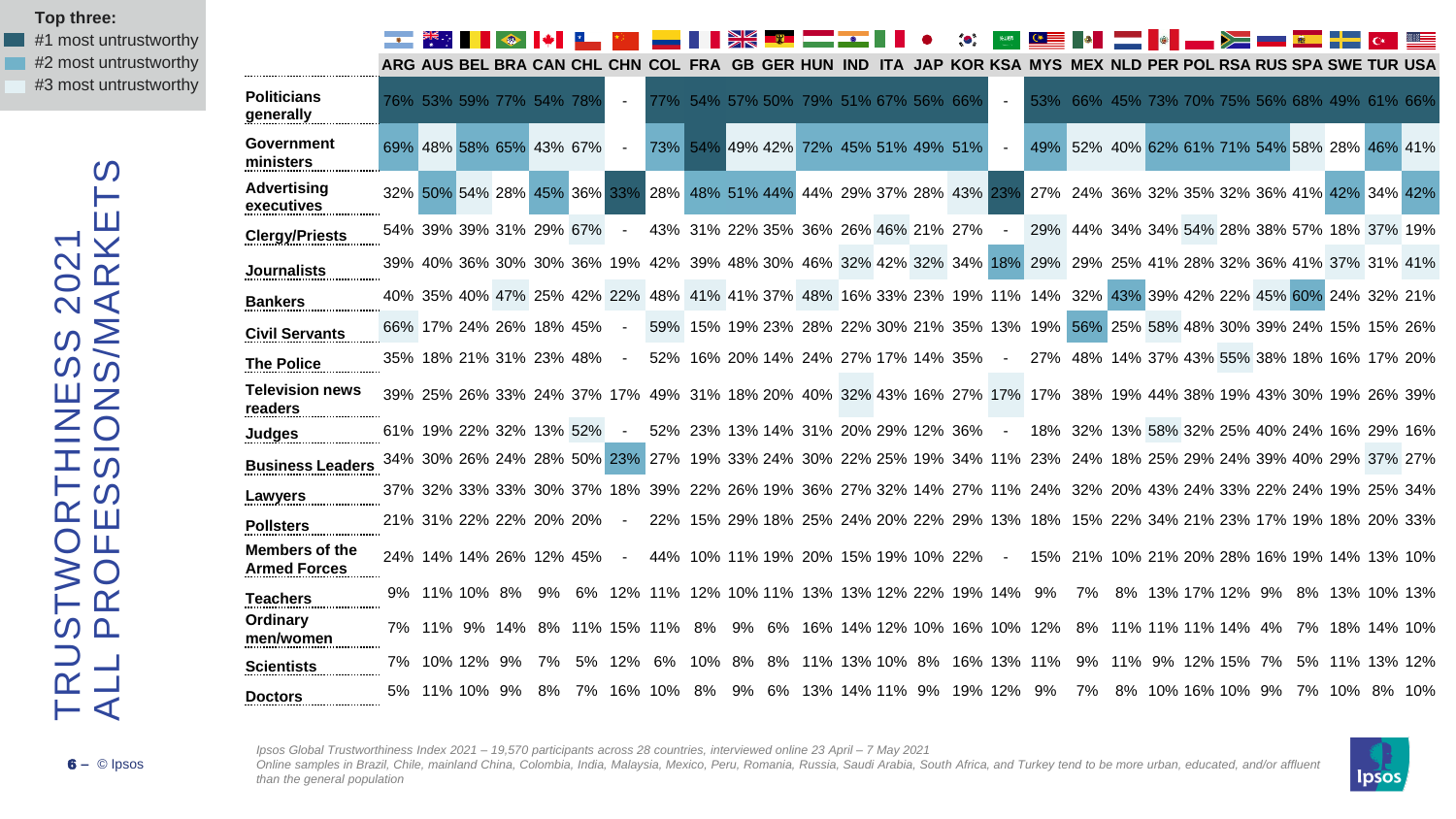## GLOBAL TRUST - WORTHINESS INDEX

*The index score is calculated as the sum of trust scores across all professions, subtract the total distrust scores*

*Ipsos Global Trustworthiness Index 2021 – 19,570 participants across 28 countries, interviewed online 23 April – 7 May 2021*

*Online samples in Brazil, Chile, mainland China, Colombia, India, Malaysia, Mexico, Peru, Romania, Russia, Saudi Arabia, South Africa, and Turkey tend to be more urban, educated, and/or affluent than the general population*

| Country              | <b>Index</b><br>score |
|----------------------|-----------------------|
|                      |                       |
| Malaysia             | 333                   |
| India                | 275                   |
| Sweden               | 264                   |
| The Netherlands      | 230                   |
| Canada               | 182                   |
| <b>USA</b>           | 179                   |
| Turkey               | 141                   |
| <b>Great Britain</b> | 134                   |
| Russia               | 128                   |
| France               | 122                   |
| Australia            | 114                   |
| Germany              | 107                   |
| Japan                | 72                    |
| Total                | 58                    |
| Belgium              | 24                    |
| <b>Brazil</b>        | 23                    |
| Italy                | 20                    |
| South Africa         | 3                     |
| Spain                | $-31$                 |
| Mexico               | $-42$                 |
| Poland               | $-62$                 |
| Hungary              | $-130$                |
| South Korea          | $-153$                |
| Argentina            | $-206$                |
| Peru                 | $-206$                |
| Chile                | $-220$                |
| Colombia             | $-283$                |

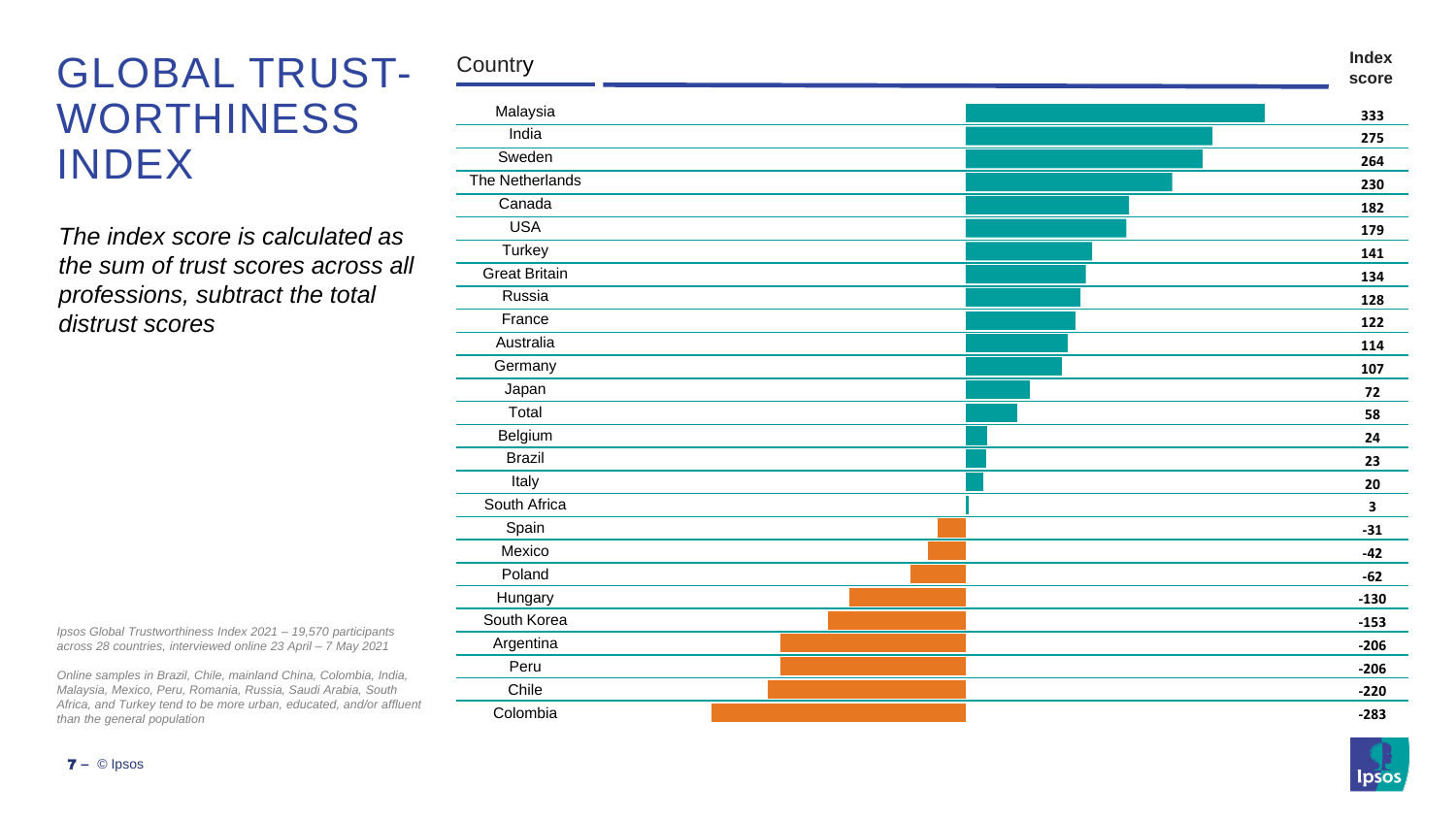# TRENDS OVER TIME

**22-country trends 2018 - 2021**

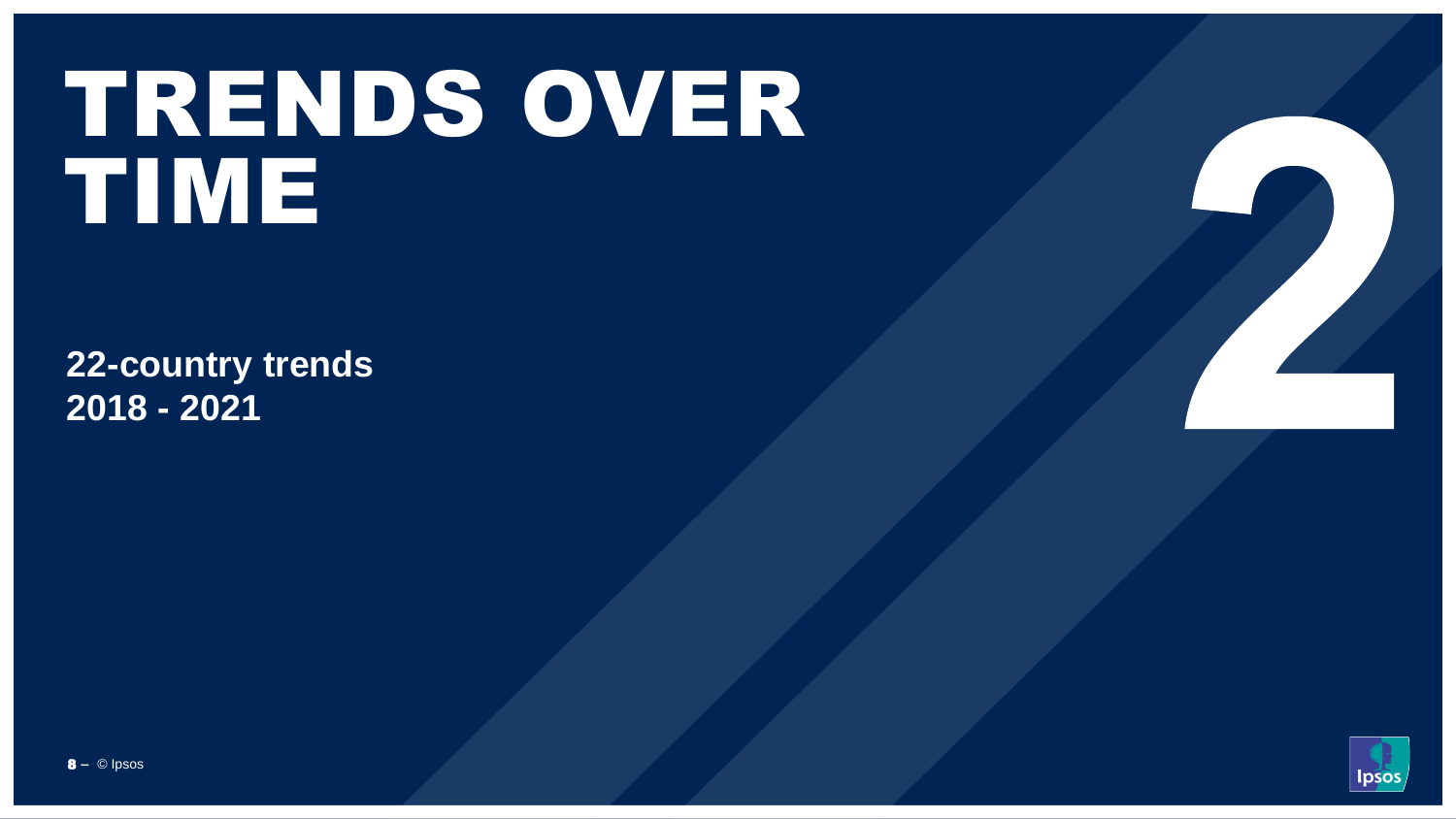# GLOBAL TRUSTWORTHINESS TRENDS 2018-2021

Please look at this list of different types of people. In general, do you think each is trustworthy or untrustworthy in your country?

Please use a scale of 1 to 5, where 1 is very trustworthy and 5 is very untrustworthy

| <b>Doctors</b>          | 64% | 57% | 55% | $+7$           | $+9$ |
|-------------------------|-----|-----|-----|----------------|------|
| <b>Scientists</b>       | 61% | 59% | 59% | $+2$           | $+2$ |
| <b>Teachers</b>         | 55% | 53% | 52% | $+2$           | $+3$ |
| <b>Armed Forces</b>     | 44% | 44% | 43% | $\overline{0}$ | $+1$ |
| The Police              | 40% | 38% | 39% | $+2$           | $+1$ |
| Ordinary men/women      | 38% | 38% | 37% | $\overline{0}$ | $+1$ |
| Judges                  | 37% | 33% | 32% | $+4$           | $+5$ |
| Lawyers                 | 30% | 28% | 25% | $+2$           | $+5$ |
| Television news readers | 27% | 25% | 24% | $+2$           | $+3$ |
| Clergy/Priests          | 26% | 24% | 21% | $+2$           | $+5$ |
| Pollsters               | 25% | 23% | 23% | $+2$           | $+2$ |
| <b>Civil Servants</b>   | 25% | 23% | 24% | $+2$           | $+1$ |
| <b>Journalists</b>      | 23% | 22% | 21% | $+1$           | $+2$ |
| <b>Bankers</b>          | 23% | 21% | 20% | $+2$           | $+3$ |
| <b>Business Leaders</b> | 23% | 22% | 22% | $+1$           | $+1$ |
| Advertising executives  | 15% | 13% | 13% | $+2$           | $+2$ |
| Government ministers    | 15% | 13% | 12% | $+2$           | $+3$ |
| Politicians generally   | 10% | 10% | 9%  | $\overline{0}$ | $+1$ |

Ipsos Global Trustworthiness Index: Scores presented here are based on a 22-country average covering only those countries which have participated in all previous waves of the survey. The figures differ slightly from the 28 *elsewhere.*

Online samples in Brazil, Chile, mainland China, Colombia, India, Malaysia, Mexico, Peru, Romania, Russia, Saudi Arabia, South Africa, and Turkey tend to be more urban, educated, and/or affluent than the general population This "Global Country Average" reflects the average result for all the countries where the survey was conducted. It has not been adjusted to the population size of each country or market and is not intended to suggest a tot

#### © Ipsos 9 **‒**

2019 2018 vs. 2019 vs.2018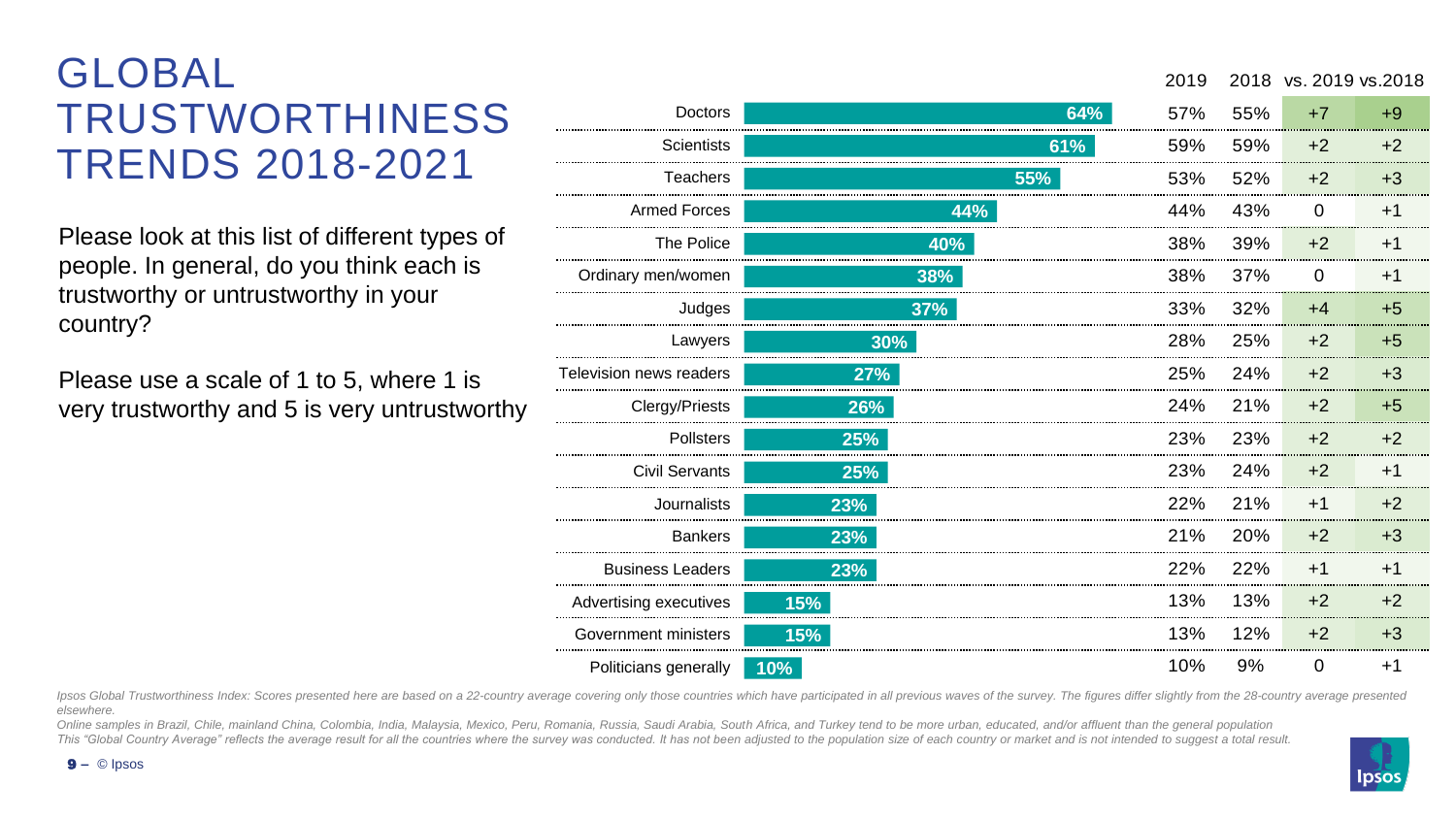# TOP FIVE TRUSTWORTHY PROFESSIONS 2018-2021



Ipsos Global Trustworthiness Index: Scores presented here are based on a 22-country average covering only those countries which have participated in all previous waves of the survey. The figures differ slightly from the 28 *elsewhere.*

Online samples in Brazil, Chile, mainland China, Colombia, India, Malaysia, Mexico, Peru, Romania, Russia, Saudi Arabia, South Africa, and Turkey tend to be more urban, educated, and/or affluent than the general population This "Global Country Average" reflects the average result for all the countries where the survey was conducted. It has not been adjusted to the population size of each country or market and is not intended to suggest a tot

10 **‒** © Ipsos

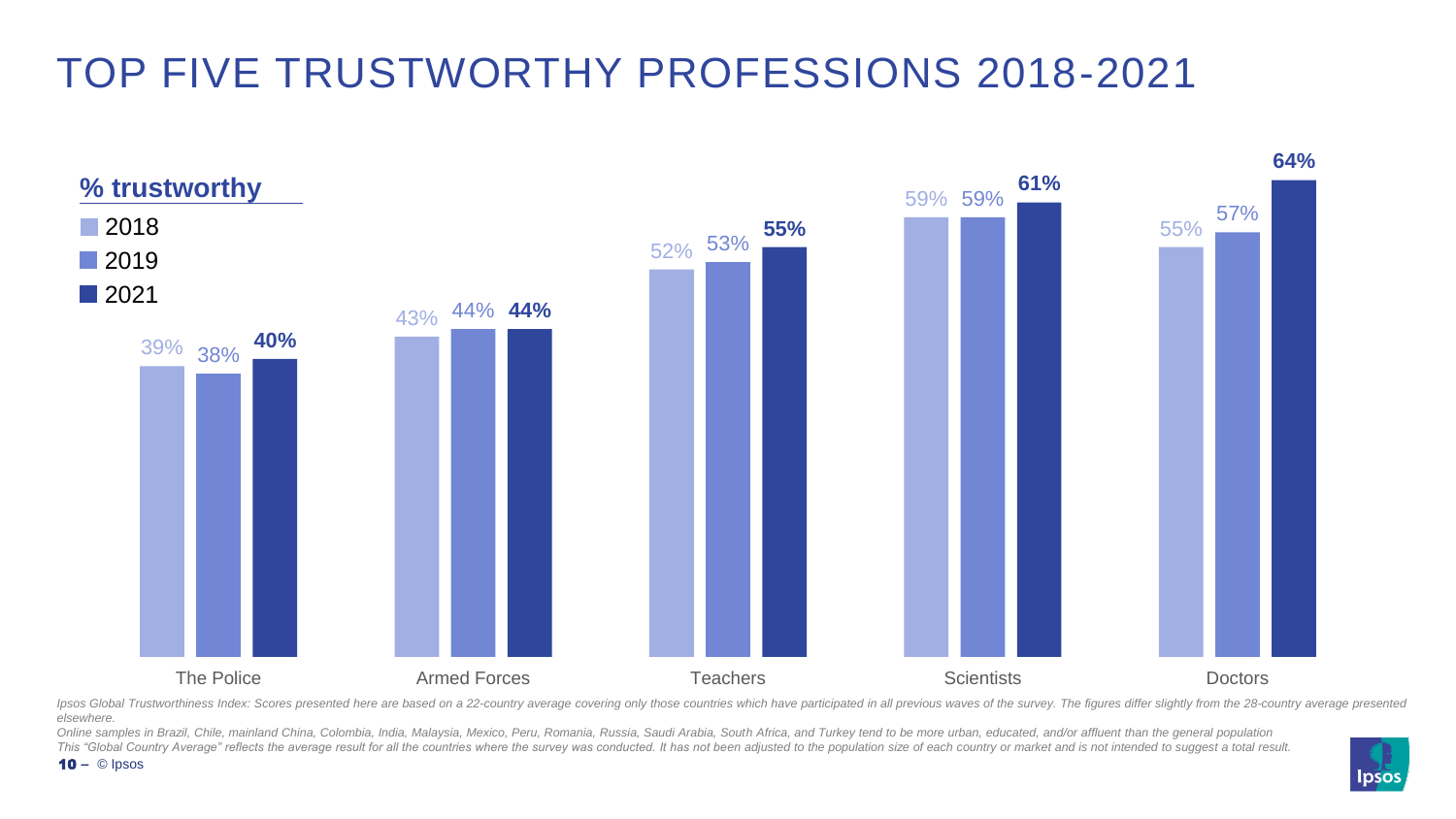# THREE LEAST TRUSTED PROFESSIONS 2018-2021

Please look at this list of different types of people. In general, do you think each is trustworthy or untrustworthy in your country?

Please use a scale of 1 to 5, where 1 is very trustworthy and 5 is very untrustworthy

11  $\circ$  lpsos





#### **The Trustworthy (1-2 out of 5)** Untrustworthy (4-5 out of 5)

Ipsos Global Trustworthiness Index: Scores presented here are based on a 22-country average covering only those countries which have participated in all previous waves of the survey. The figures differ slightly from the 28 *elsewhere.*

Online samples in Brazil, Chile, mainland China, Colombia, India, Malaysia, Mexico, Peru, Romania, Russia, Saudi Arabia, South Africa, and Turkey tend to be more urban, educated, and/or affluent than the general population This "Global Country Average" reflects the average result for all the countries where the survey was conducted. It has not been adjusted to the population size of each country or market and is not intended to suggest a tot

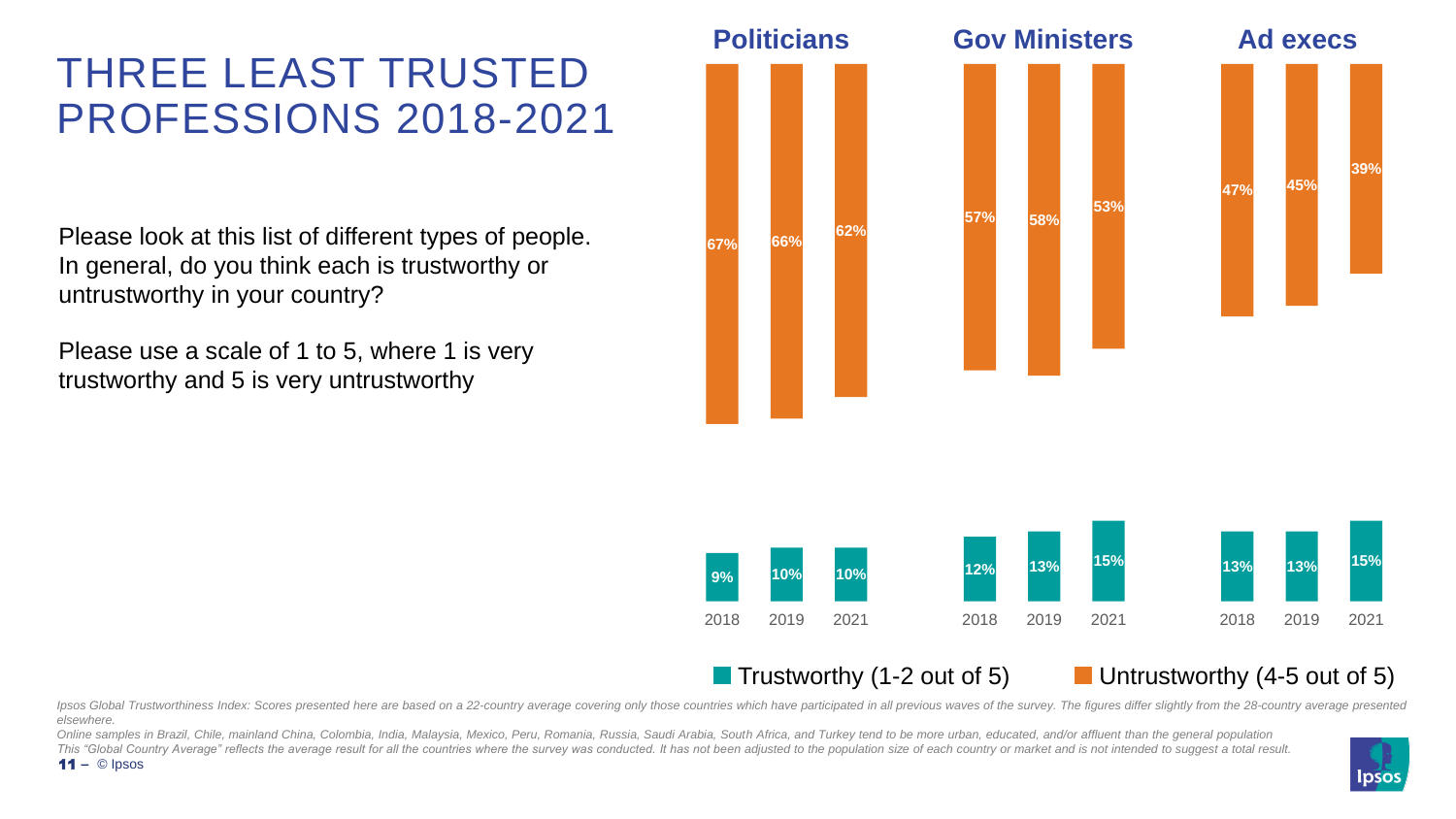# VIEWS OF THE PROFESSIONS

**Country-level scores for key professions**

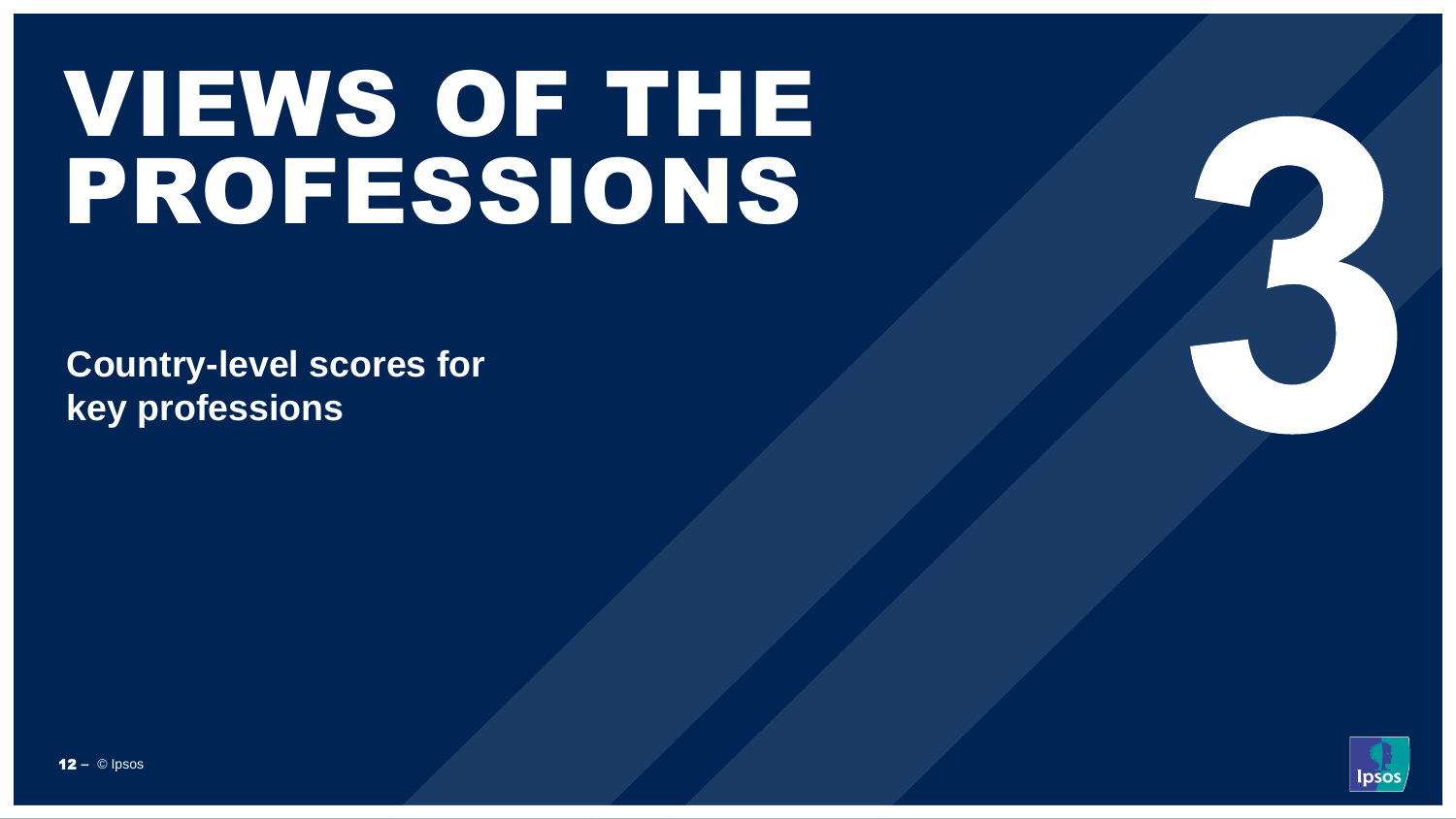# TRUST IN DOCTORS BY COUNTRY

Please look at this list of different types of people. In general, do you think each is trustworthy or untrustworthy in your country?

Please use a scale of 1 to 5, where 1 is very trustworthy and 5 is very untrustworthy.

**Doctors**

 $13 - \circ$  Ipsos

|                               | $-$ 11 $\omega$ $\omega$ $\omega$ $\omega$ $\omega$ $\omega$ $\mu$ $\omega$ $\omega$<br>$ \cup$ $\cdots$ $\cup$ $\cdots$ $\cup$ $\cdots$ $\cup$ $\cdots$ |  |
|-------------------------------|----------------------------------------------------------------------------------------------------------------------------------------------------------|--|
| <b>Global Country Average</b> | 64%                                                                                                                                                      |  |
| <b>Great Britain</b>          | 72%                                                                                                                                                      |  |
| Netherlands                   | 71%                                                                                                                                                      |  |
| Canada                        | 70%                                                                                                                                                      |  |
| Argentina                     | 69%                                                                                                                                                      |  |
| Turkey                        | 69%                                                                                                                                                      |  |
| <b>USA</b>                    | 69%                                                                                                                                                      |  |
| Chile                         | 68%                                                                                                                                                      |  |
| Malaysia                      | 68%                                                                                                                                                      |  |
| Spain                         | 68%                                                                                                                                                      |  |
| Australia                     | 67%                                                                                                                                                      |  |
| Saudi Arabia                  | 67%                                                                                                                                                      |  |
| Russia                        | 67%                                                                                                                                                      |  |
| Belgium                       | 66%                                                                                                                                                      |  |
| <b>Brazil</b>                 | 66%                                                                                                                                                      |  |
| China                         | 66%                                                                                                                                                      |  |
| Mexico                        | 66%                                                                                                                                                      |  |
| Italy                         | 65%                                                                                                                                                      |  |
| South Africa                  | 65%                                                                                                                                                      |  |
| France                        | 64%                                                                                                                                                      |  |
| Sweden                        | 62%                                                                                                                                                      |  |
| Hungary                       | 61%                                                                                                                                                      |  |
| Germany                       | 60%                                                                                                                                                      |  |
| Colombia                      | 58%                                                                                                                                                      |  |
| India                         | 58%                                                                                                                                                      |  |
| Peru                          | 58%                                                                                                                                                      |  |
| Poland                        | <b>55%</b>                                                                                                                                               |  |
| Japan                         | 52%                                                                                                                                                      |  |
| South Korea                   | 38%                                                                                                                                                      |  |

 $\blacksquare$  Trustworthy (1-2)  $\blacksquare$  Untrustworthy (4-5)

*Ipsos Global Trustworthiness Index 2021 – 19,570 participants across 28 countries, interviewed online 23 April – 7 May 2021*

*Online samples in Brazil, Chile, mainland China, Colombia, India, Malaysia, Mexico, Peru, Romania, Russia, Saudi Arabia, South Africa, and Turkey tend to be more urban, educated, and/or affluent than the general population*

*The "Global Country Average" reflects the average result for all the countries where the survey was conducted. It has not been adjusted to the population size of each country or market and is not intended to suggest a total result.*



**10% 9% 8% 8% 5% 8% 10% 7% 9% 7% 11% 12% 9% 10% 9% 16% 7% 11% 10% 8% 10% 13% 6% 10% 14% 10% 16% 9% 19%**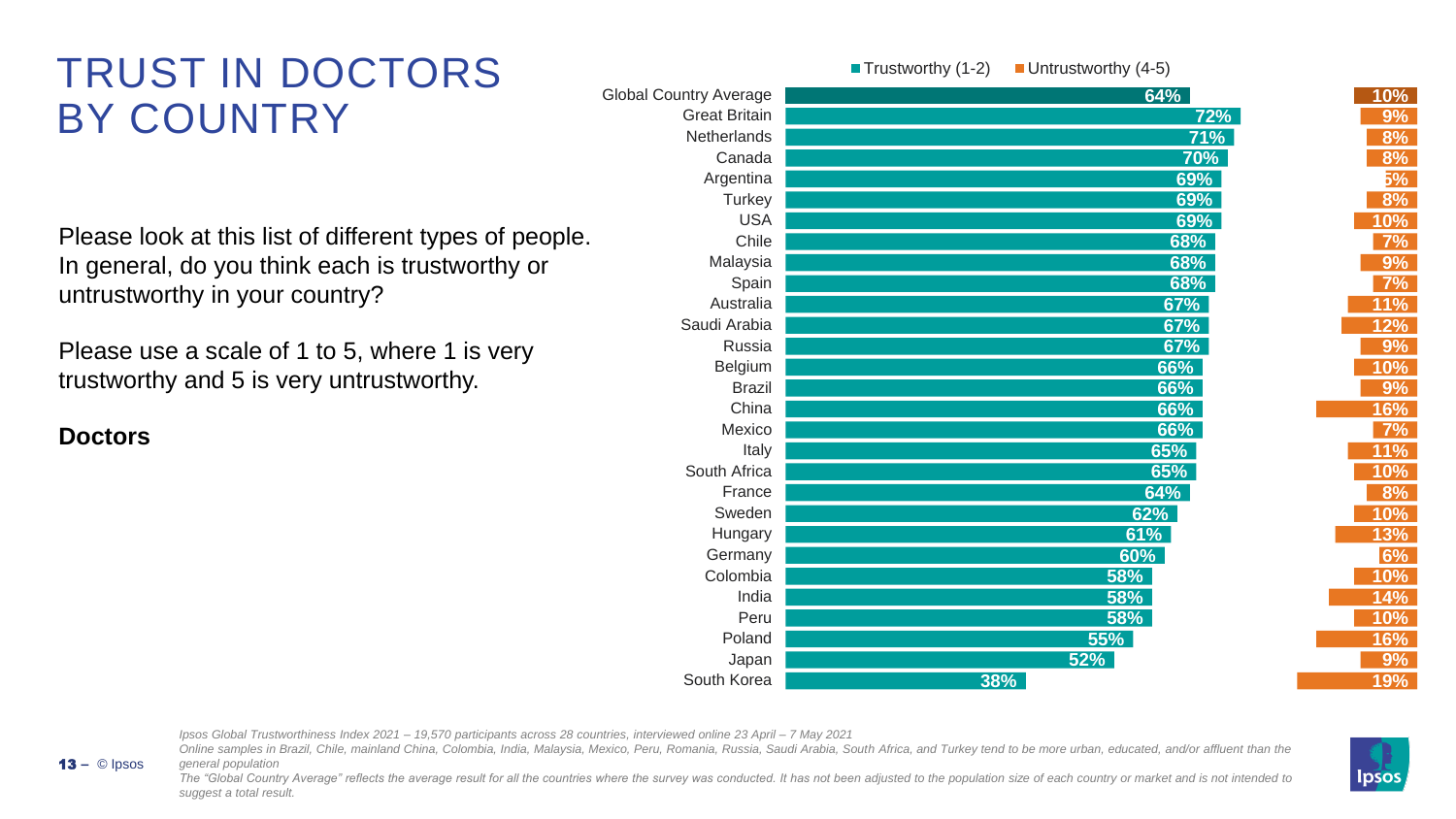# TRUST IN SCIENTISTS BY COUNTRY

Please look at this list of different types of people. In general, do you think each is trustworthy or untrustworthy in your country?

Please use a scale of 1 to 5, where 1 is very trustworthy and 5 is very untrustworthy.

**Scientists**

 $14 - \circ$  Ipsos

|                               | $\blacksquare$ Trustworthy (1-2)<br>$\blacksquare$ Untrustworthy (4-5) |
|-------------------------------|------------------------------------------------------------------------|
| <b>Global Country Average</b> | 61%                                                                    |
| Russia                        | 75%                                                                    |
| China                         | 72%                                                                    |
| Spain                         | 71%                                                                    |
| <b>Brazil</b>                 | 68%                                                                    |
| Italy                         | 68%                                                                    |
| Chile                         | 67%                                                                    |
| <b>Great Britain</b>          | 66%                                                                    |
| Hungary                       | 66%                                                                    |
| Canada                        | 64%                                                                    |
| India                         | 64%                                                                    |
| Turkey                        | 64%                                                                    |
| Argentina                     | 63%                                                                    |
| Saudi Arabia                  | 63%                                                                    |
| <b>USA</b>                    | 62%                                                                    |
| Australia                     | 61%                                                                    |
| Poland                        | 61%                                                                    |
| Mexico                        | 60%                                                                    |
| Netherlands                   | 60%                                                                    |
| Colombia                      | 58%                                                                    |
| Malaysia                      | <b>57%</b>                                                             |
| Sweden                        | 57%                                                                    |
| Belgium                       | 56%                                                                    |
| France                        | 56%                                                                    |
| Peru                          | 53%                                                                    |
| Germany                       | 51%                                                                    |
| South Africa                  | 50%                                                                    |
| South Korea                   | 48%                                                                    |
| Japan                         | 43%                                                                    |

*Ipsos Global Trustworthiness Index 2021 – 19,570 participants across 28 countries, interviewed online 23 April – 7 May 2021*

*Online samples in Brazil, Chile, mainland China, Colombia, India, Malaysia, Mexico, Peru, Romania, Russia, Saudi Arabia, South Africa, and Turkey tend to be more urban, educated, and/or affluent than the general population*

*The "Global Country Average" reflects the average result for all the countries where the survey was conducted. It has not been adjusted to the population size of each country or market and is not intended to suggest a total result.*



**10% 7% 12% 5% 9% 10% 5% 8% 11% 7% 13% 13% 7% 13% 12% 10% 12% 9% 11% 6% 11% 11% 12% 10% 9% 8% 15% 16% 8%**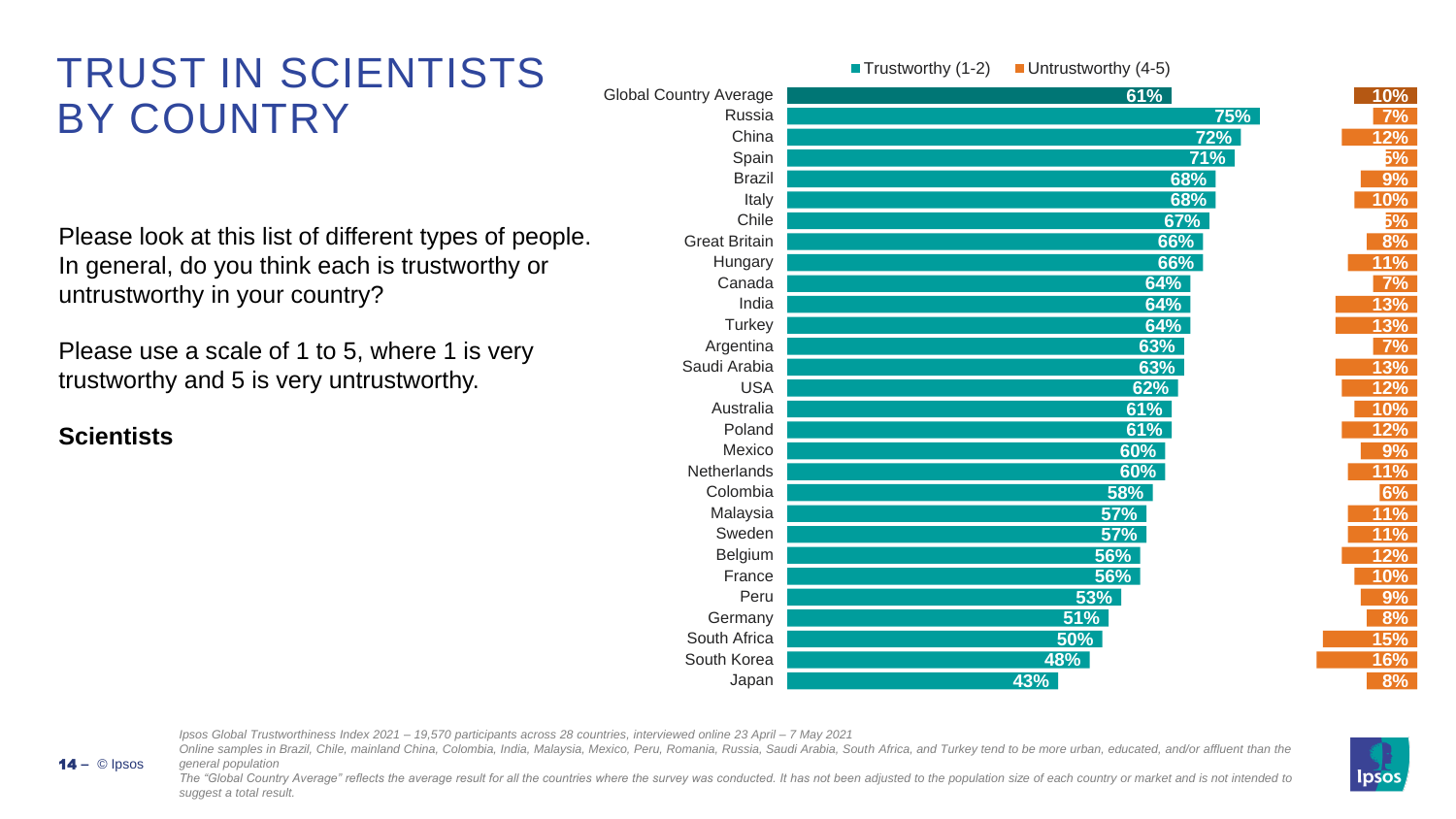# TRUST IN TEACHERS BY COUNTRY

Please look at this list of different types of people. In general, do you think each is trustworthy or untrustworthy in your country?

Please use a scale of 1 to 5, where 1 is very trustworthy and 5 is very untrustworthy.

**Teachers**

 $15 - \circ$  lpsos

|                               | ■ Trustworthy (1-2)<br>$\blacksquare$ Untrustworthy (4-5) |  |
|-------------------------------|-----------------------------------------------------------|--|
| <b>Global Country Average</b> | <b>54%</b>                                                |  |
| Chile                         | 68%                                                       |  |
| <b>Brazil</b>                 | 68%                                                       |  |
| Russia                        | 67%                                                       |  |
| Malaysia                      | 65%                                                       |  |
| China                         | 65%                                                       |  |
| Saudi Arabia                  | 65%                                                       |  |
| Canada                        | 62%                                                       |  |
| <b>Great Britain</b>          | 62%                                                       |  |
| Netherlands                   | 61%                                                       |  |
| Turkey                        | 61%                                                       |  |
| India                         | 61%                                                       |  |
| Spain                         | 59%                                                       |  |
| Australia                     | 59%                                                       |  |
| <b>USA</b>                    | <b>57%</b>                                                |  |
| Argentina                     | 56%                                                       |  |
| South Africa                  | 56%                                                       |  |
| Sweden                        | 55%                                                       |  |
| Belgium                       | 54%                                                       |  |
| Colombia                      | <b>54%</b>                                                |  |
| Hungary                       | 54%                                                       |  |
| Mexico                        | <b>53%</b>                                                |  |
| France                        | 51%                                                       |  |
| Italy                         | 51%                                                       |  |
| Poland                        | 44%                                                       |  |
| Peru                          | 43%                                                       |  |
| Germany                       | 40%                                                       |  |
| South Korea                   | 33%                                                       |  |
| Japan                         | 22%                                                       |  |

*Ipsos Global Trustworthiness Index 2021 – 19,570 participants across 28 countries, interviewed online 23 April – 7 May 2021*

*Online samples in Brazil, Chile, mainland China, Colombia, India, Malaysia, Mexico, Peru, Romania, Russia, Saudi Arabia, South Africa, and Turkey tend to be more urban, educated, and/or affluent than the general population*

*The "Global Country Average" reflects the average result for all the countries where the survey was conducted. It has not been adjusted to the population size of each country or market and is not intended to suggest a total result.*



**12% 6% 8% 9% 9% 12% 14% 9% 10% 8% 10% 13% 8% 11% 13% 9% 12% 13% 10% 11% 13% 7% 12% 12% 17% 13% 11% 19% 22%**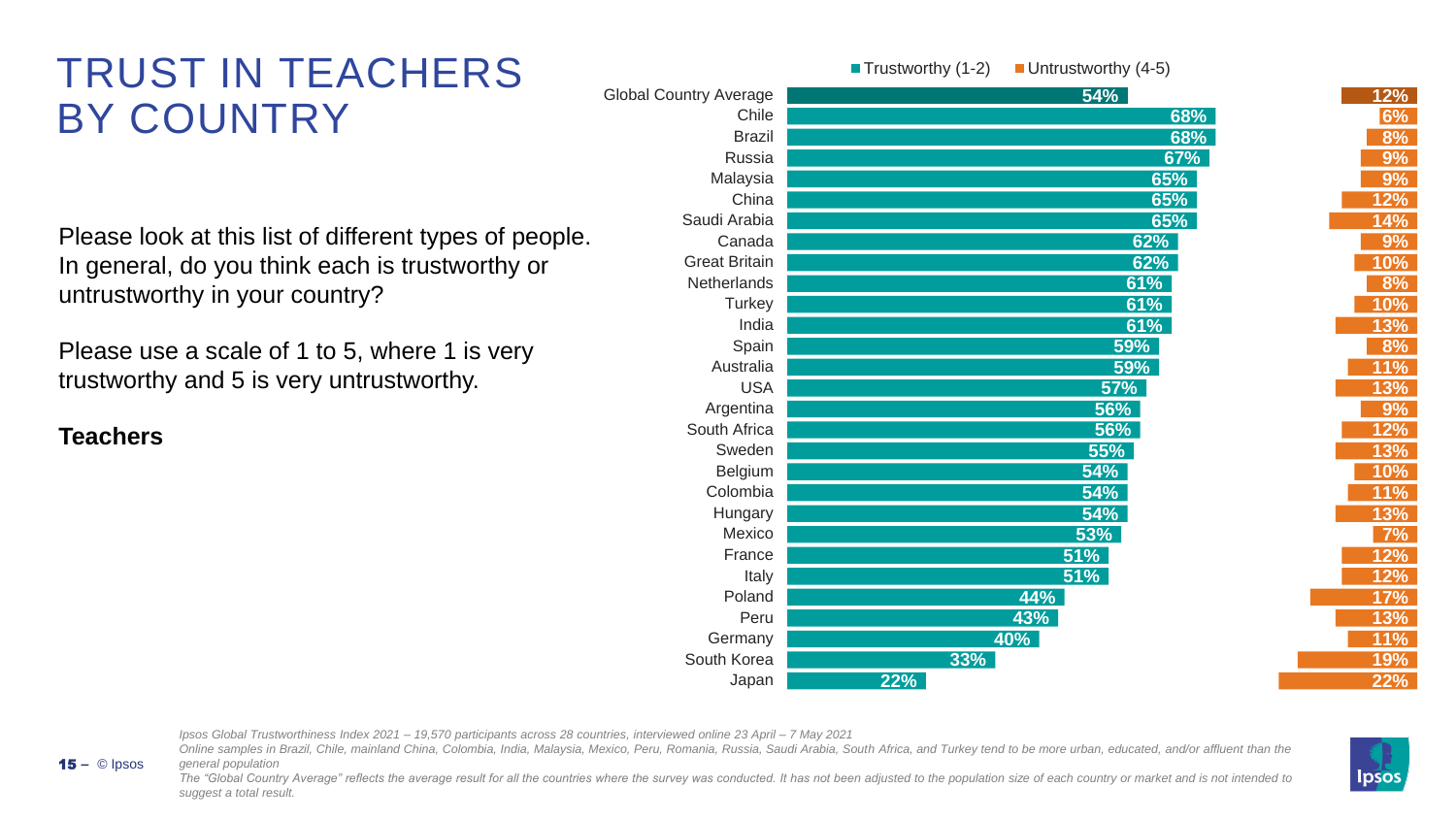# TRUST IN ARMED FORCES MEMBERS BY COUNTRY

Please look at this list of different types of people. In general, do you think each is trustworthy or untrustworthy in your country?

Please use a scale of 1 to 5, where 1 is very trustworthy and 5 is very untrustworthy.

#### **Members of the armed forces**

 $16 - \circ$  Ipsos

| 41%        |                                                                                                                     |
|------------|---------------------------------------------------------------------------------------------------------------------|
| 64%        |                                                                                                                     |
| 64%        |                                                                                                                     |
|            |                                                                                                                     |
|            |                                                                                                                     |
|            |                                                                                                                     |
|            |                                                                                                                     |
|            |                                                                                                                     |
|            |                                                                                                                     |
| 47%        |                                                                                                                     |
| 46%        |                                                                                                                     |
|            |                                                                                                                     |
|            |                                                                                                                     |
| 44%        |                                                                                                                     |
|            |                                                                                                                     |
|            |                                                                                                                     |
|            |                                                                                                                     |
|            |                                                                                                                     |
|            |                                                                                                                     |
| <b>37%</b> |                                                                                                                     |
|            |                                                                                                                     |
| 34%        |                                                                                                                     |
|            |                                                                                                                     |
| 27%        |                                                                                                                     |
| 25%        |                                                                                                                     |
| 21%        |                                                                                                                     |
| 20%        |                                                                                                                     |
|            | 59%<br><b>55%</b><br>53%<br>52%<br>52%<br>47%<br>45%<br>45%<br>43%<br>39%<br>39%<br>38%<br>37%<br><b>35%</b><br>29% |

 $\blacksquare$  Trustworthy (1-2)  $\blacksquare$  Untrustworthy (4-5)

*Ipsos Global Trustworthiness Index 2021 – 19,570 participants across 28 countries, interviewed online 23 April – 7 May 2021*

Online samples in Brazil, Chile, mainland China, Colombia, India, Malaysia, Mexico, Peru, Romania, Russia, Saudi Arabia, South Africa, and Turkey tend to be more urban, educated, and/or affluent than the *general population*

*The "Global Country Average" reflects the average result for all the countries where the survey was conducted. It has not been adjusted to the population size of each country or market and is not intended to suggest a total result.*



**20% 15% 10% 16% 11% 14% 10% 15% 19% 14% 13% 12% 19% 10% 20% 10% 20% 14% 21% 21% 26% 24% 28% 19% 22% 45% 44%**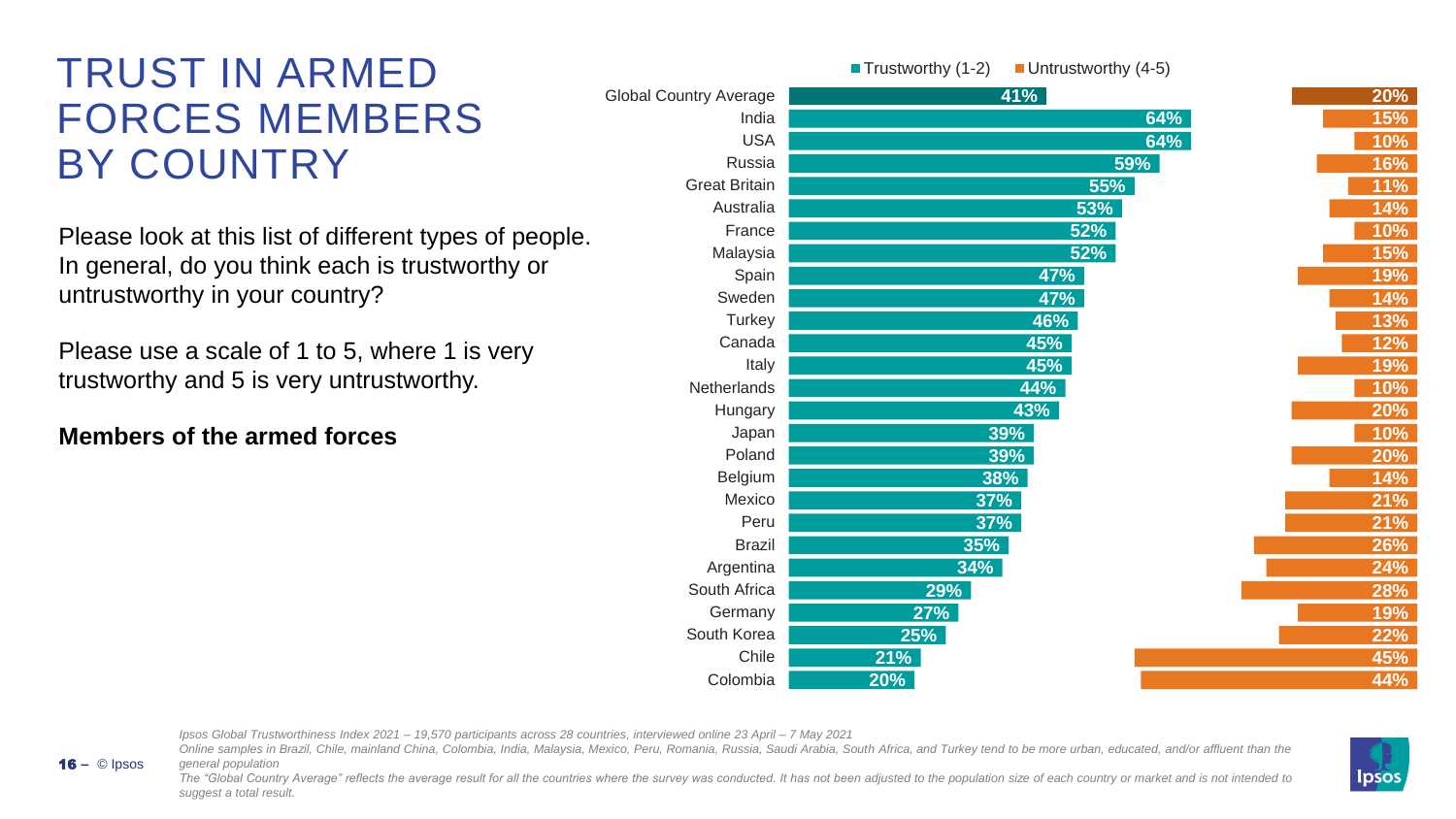# TRUST IN THE POLICE BY **COUNTRY**

Please look at this list of different types of people. In general, do you think each is trustworthy or untrustworthy in your country?

Please use a scale of 1 to 5, where 1 is very trustworthy and 5 is very untrustworthy.

**The police**

 $17 - \circ$  lpsos

|                               | ■ Trustworthy (1-2)<br>$\blacksquare$ Untrustworthy (4-5) |            |
|-------------------------------|-----------------------------------------------------------|------------|
| <b>Global Country Average</b> | 37%                                                       | 29%        |
| Sweden                        | 60%                                                       | <b>16%</b> |
| Netherlands                   | 53%                                                       | 14%        |
| <b>USA</b>                    | 53%                                                       | <b>20%</b> |
| Turkey                        | 52%                                                       | 17%        |
| Australia                     | 52%                                                       | <b>18%</b> |
| France                        | 48%                                                       | 16%        |
| <b>Great Britain</b>          | 48%                                                       | 20%        |
| Germany                       | 47%                                                       | 14%        |
| Italy                         | 47%                                                       | <u>17%</u> |
| Spain                         | 47%                                                       | <b>18%</b> |
| Canada                        | 44%                                                       | 23%        |
| Malaysia                      | 40%                                                       | 27%        |
| Japan                         | 38%                                                       | <u>14%</u> |
| Belgium                       | 37%                                                       | 21%        |
| India                         | <b>37%</b>                                                | 27%        |
| Hungary                       | 35%                                                       | 24%        |
| <b>Brazil</b>                 | 30%                                                       | 31%        |
| Russia                        | 29%                                                       | 38%        |
| Poland                        | 29%                                                       | 43%        |
| Argentina                     | 24%                                                       | 35%        |
| Chile                         | 24%                                                       | 48%        |
| South Korea                   | 22%                                                       | 35%        |
| Peru                          | 22%                                                       | 37%        |
| Colombia                      | 16%                                                       | 52%        |
| Mexico                        | 15%                                                       | 48%        |
| South Africa                  | 13%                                                       | 55%        |

*Ipsos Global Trustworthiness Index 2021 – 19,570 participants across 28 countries, interviewed online 23 April – 7 May 2021*

Online samples in Brazil, Chile, mainland China, Colombia, India, Malaysia, Mexico, Peru, Romania, Russia, Saudi Arabia, South Africa, and Turkey tend to be more urban, educated, and/or affluent than the *general population*

*The "Global Country Average" reflects the average result for all the countries where the survey was conducted. It has not been adjusted to the population size of each country or market and is not intended to suggest a total result.*



**29%**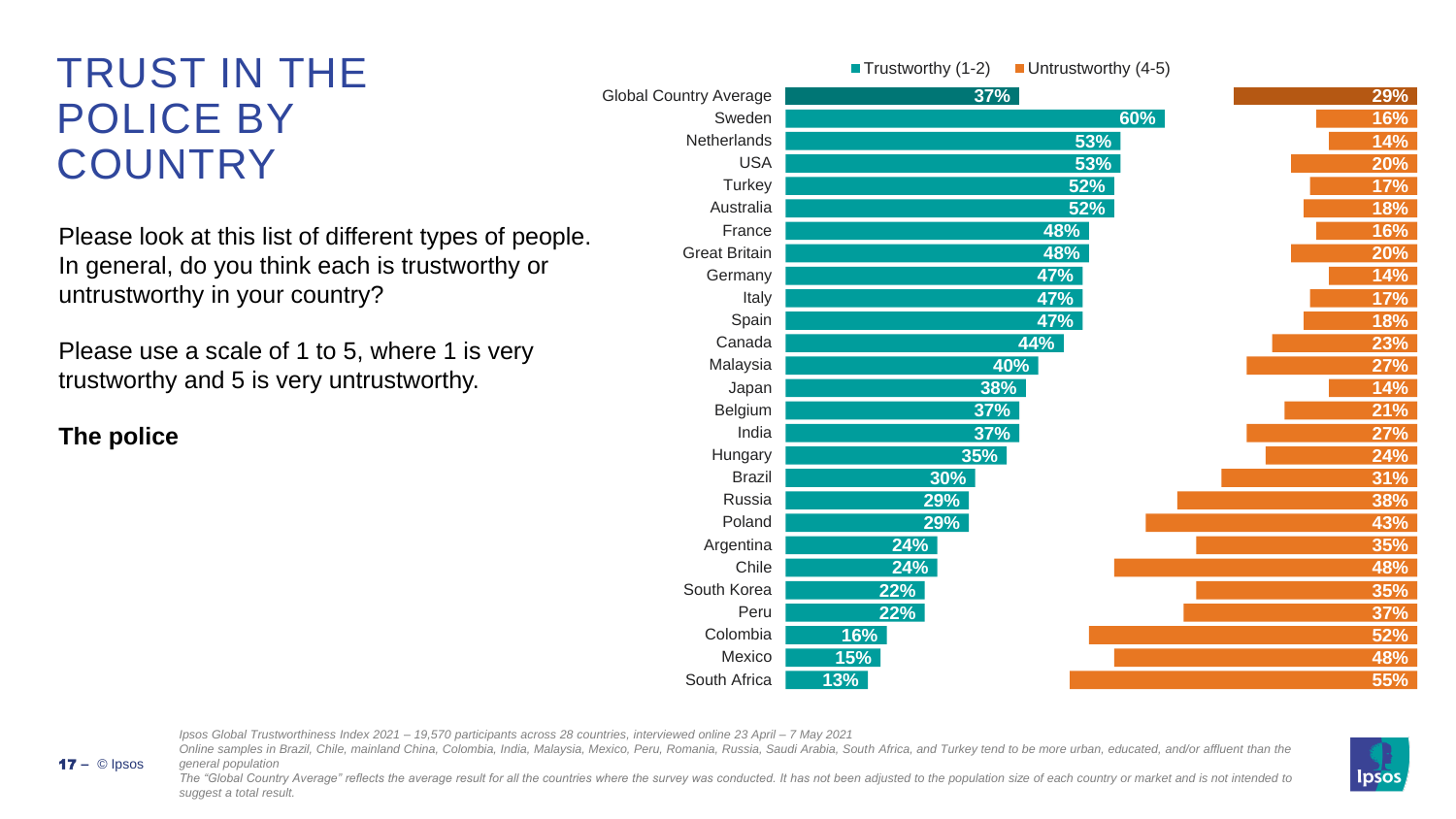# TRUST IN JOURNALISTS BY **COUNTRY**

Please look at this list of different types of people. In general, do you think each is trustworthy or untrustworthy in your country?

Please use a scale of 1 to 5, where 1 is very trustworthy and 5 is very untrustworthy.

**Journalists**

 $18 - \circ$  Ipsos

|                               |            | ■ Trustworthy (1-2) | $\blacksquare$ Untrustworthy (4-5) |
|-------------------------------|------------|---------------------|------------------------------------|
| <b>Global Country Average</b> |            | 24%                 |                                    |
| China                         |            |                     | 45%                                |
| Saudi Arabia                  |            | 36%                 |                                    |
| <b>Brazil</b>                 |            | 34%                 |                                    |
| Malaysia                      |            | 32%                 |                                    |
| India                         |            | 31%                 |                                    |
| Netherlands                   |            | 30%                 |                                    |
| South Africa                  |            | $28\%$              |                                    |
| Mexico                        |            | 27%                 |                                    |
| Russia                        |            | 27%                 |                                    |
| Canada                        |            | 26%                 |                                    |
| <b>USA</b>                    |            | 26%                 |                                    |
| Poland                        |            | 25%                 |                                    |
| Sweden                        |            | 24%                 |                                    |
| Germany                       | 21%        |                     |                                    |
| <b>Turkey</b>                 | 21%        |                     |                                    |
| Belgium                       | 21%        |                     |                                    |
| Australia                     | 21%        |                     |                                    |
| Argentina                     | 19%        |                     |                                    |
| Italy                         | 18%        |                     |                                    |
| Chile                         | 18%        |                     |                                    |
| Japan                         | 17%        |                     |                                    |
| Peru                          | 17%        |                     |                                    |
| Colombia                      | 17%        |                     |                                    |
| France                        | <b>16%</b> |                     |                                    |
| Spain                         | <b>16%</b> |                     |                                    |
| South Korea                   | <u>15%</u> |                     |                                    |
| <b>Great Britain</b>          | <u>13%</u> |                     |                                    |
| Hungary                       | $11\%$     |                     |                                    |

|  | 34% |
|--|-----|
|  | 19% |
|  | 18% |
|  | 30% |
|  | 29% |
|  | 32% |
|  | 25% |
|  | 32% |
|  | 29% |
|  | 36% |
|  | 30% |
|  | 41% |
|  | 28% |
|  | 37% |
|  | 30% |
|  | 31% |
|  | 36% |
|  | 40% |
|  | 39% |
|  | 42% |
|  | 36% |
|  | 32% |
|  | 41% |
|  | 42% |
|  | 39% |
|  | 41% |
|  | 34% |
|  | 48% |
|  | 46% |

*Ipsos Global Trustworthiness Index 2021 – 19,570 participants across 28 countries, interviewed online 23 April – 7 May 2021*

*Online samples in Brazil, Chile, mainland China, Colombia, India, Malaysia, Mexico, Peru, Romania, Russia, Saudi Arabia, South Africa, and Turkey tend to be more urban, educated, and/or affluent than the general population*

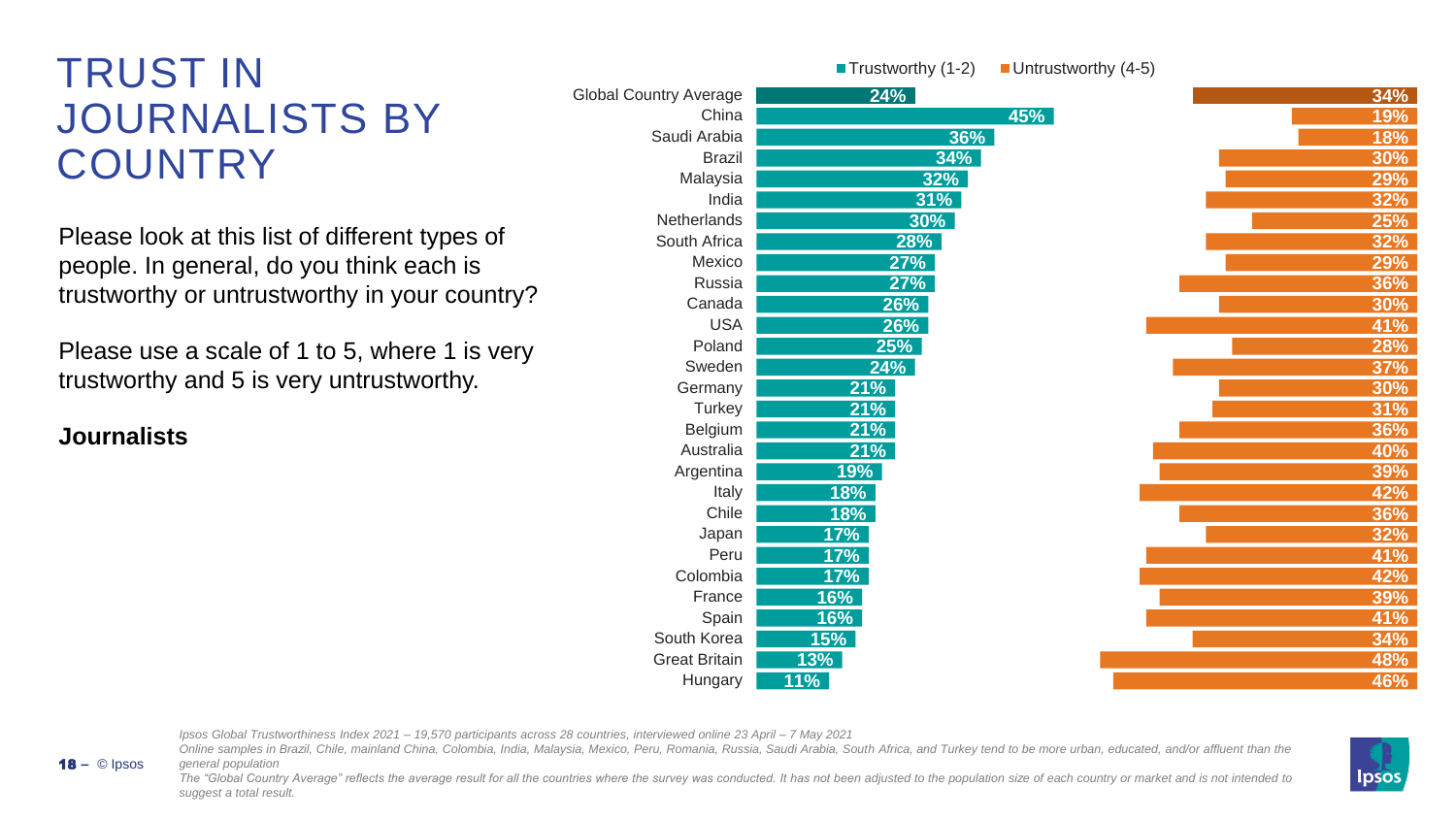# TRUST IN CIVIL SERVANTS BY **COUNTRY**

Please look at this list of different types of people. In general, do you think each is trustworthy or untrustworthy in your country?

Please use a scale of 1 to 5, where 1 is very trustworthy and 5 is very untrustworthy.

**Civil Servants**

19 – © Ipsos

|                               | $\blacksquare$ Trustworthy (1-2) | $\blacksquare$ Untrustworthy (4-5) |            |
|-------------------------------|----------------------------------|------------------------------------|------------|
| <b>Global Country Average</b> | 23%                              |                                    | 30%        |
| Saudi Arabia                  |                                  | 46%                                | 13%        |
| India                         |                                  | 41%                                | 22%        |
| Malaysia                      | 36%                              |                                    | 19%        |
| France                        | 32%                              |                                    | 15%        |
| Turkey                        | 32%                              |                                    | 15%        |
| Australia                     | 31%                              |                                    | 17%        |
| Belgium                       | 28%                              |                                    | 24%        |
| Sweden                        | 28%                              |                                    | 15%        |
| <b>Brazil</b>                 | 27%                              |                                    | 26%        |
| <b>Great Britain</b>          | 27%                              |                                    | <b>19%</b> |
| <b>USA</b>                    | 27%                              |                                    | 26%        |
| Canada                        | 26%                              |                                    | <b>18%</b> |
| Hungary                       | 24%                              |                                    | 28%        |
| Netherlands                   | 24%                              |                                    | 25%        |
| South Africa                  | 23%                              |                                    | 30%        |
| Germany                       | 22%                              |                                    | 23%        |
| Italy                         | 22%                              |                                    | 30%        |
| Russia                        | 22%                              |                                    | 39%        |
| Japan                         | 21%                              |                                    | 21%        |
| Spain                         | <u>19%</u>                       |                                    | 24%        |
| Poland                        | <b>16%</b>                       |                                    | 48%        |
| Chile                         | 15%                              |                                    | 45%        |
| South Korea                   | 15%                              |                                    | 35%        |
| Mexico                        | 10%                              |                                    | 56%        |
| Peru                          | 10%                              |                                    | 58%        |
| Argentina                     | 7%                               |                                    | 66%        |
| Colombia                      | 7%                               |                                    | 59%        |

*Ipsos Global Trustworthiness Index 2021 – 19,570 participants across 28 countries, interviewed online 23 April – 7 May 2021*

Online samples in Brazil, Chile, mainland China, Colombia, India, Malaysia, Mexico, Peru, Romania, Russia, Saudi Arabia, South Africa, and Turkey tend to be more urban, educated, and/or affluent than the *general population*

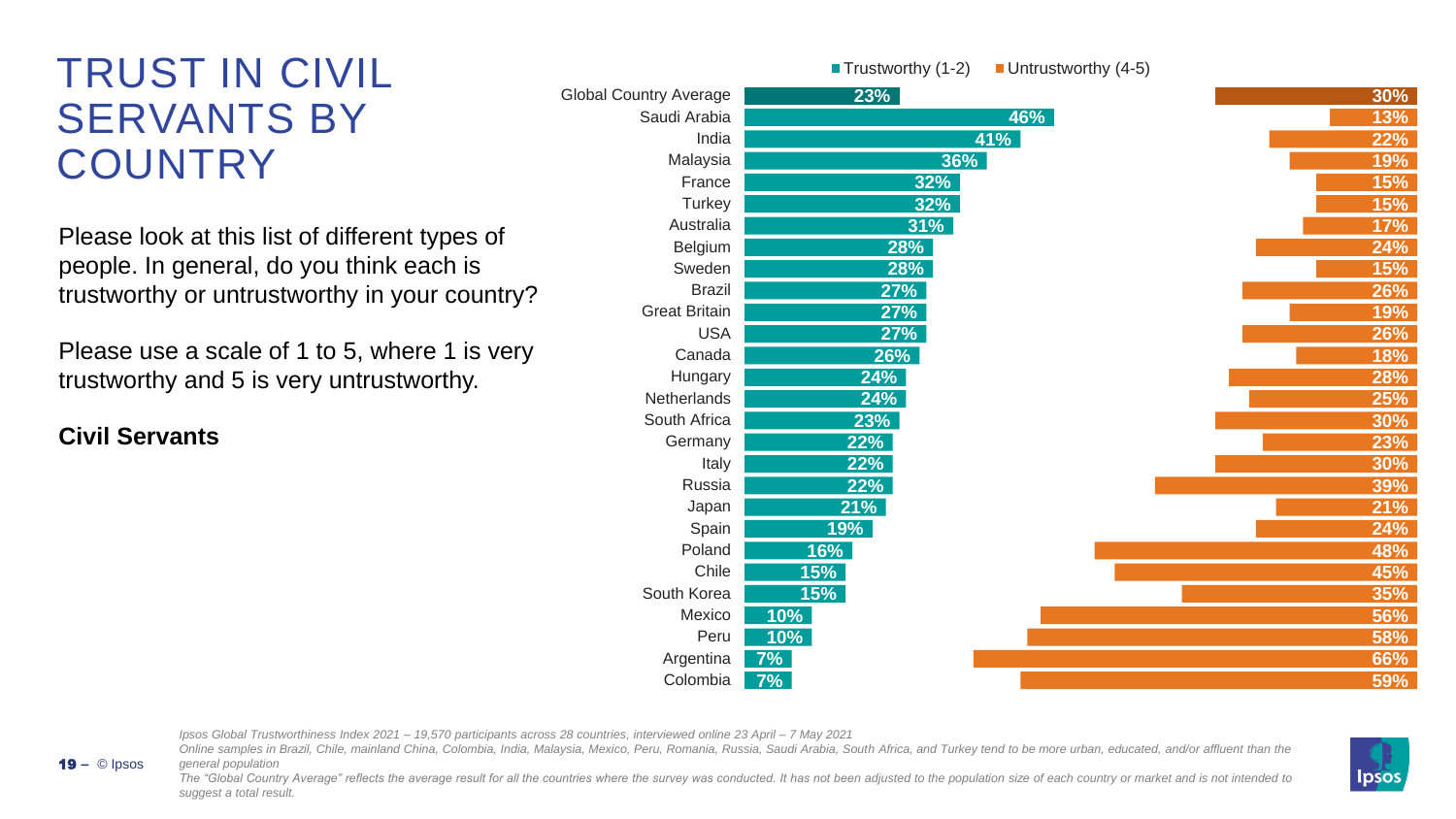## TRUST IN BUSINESS LEADERS BY **COUNTRY**

Please look at this list of different types of people. In general, do you think each is trustworthy or untrustworthy in your country?

Please use a scale of 1 to 5, where 1 is very trustworthy and 5 is very untrustworthy.

#### **Business leaders**

© Ipsos 20 **‒**

|                               | ■ Trustworthy (1-2) | $\blacksquare$ Untrustworthy (4-5) |  |
|-------------------------------|---------------------|------------------------------------|--|
| <b>Global Country Average</b> | 23%                 |                                    |  |
| Saudi Arabia                  |                     | 49%                                |  |
| China                         |                     | 44%                                |  |
| India                         | 34%                 |                                    |  |
| Malaysia                      | 32%                 |                                    |  |
| South Africa                  | 28%                 |                                    |  |
| France                        | 26%                 |                                    |  |
| Mexico                        | 26%                 |                                    |  |
| <b>USA</b>                    | 25%                 |                                    |  |
| Italy                         | 24%                 |                                    |  |
| Peru                          | 24%                 |                                    |  |
| Russia                        | 24%                 |                                    |  |
| <b>Brazil</b>                 | 23%                 |                                    |  |
| Colombia                      | 22%                 |                                    |  |
| Netherlands                   | 22%                 |                                    |  |
| Australia                     | 21%                 |                                    |  |
| Belgium                       | 20%                 |                                    |  |
| Poland                        | 20%                 |                                    |  |
| Sweden                        | <b>19%</b>          |                                    |  |
| Argentina                     | <u> 18% </u>        |                                    |  |
| Turkey                        | 18%                 |                                    |  |
| Canada                        | 17%                 |                                    |  |
| <b>Great Britain</b>          | 16%                 |                                    |  |
| Hungary                       | <b>16%</b>          |                                    |  |
| Japan                         | 16%                 |                                    |  |
| Chile                         | 15%                 |                                    |  |
| Germany                       | 15%                 |                                    |  |
| South Korea                   | 14%                 |                                    |  |
| Spain                         | 14%                 |                                    |  |

*Ipsos Global Trustworthiness Index 2021 – 19,570 participants across 28 countries, interviewed online 23 April – 7 May 2021*

*Online samples in Brazil, Chile, mainland China, Colombia, India, Malaysia, Mexico, Peru, Romania, Russia, Saudi Arabia, South Africa, and Turkey tend to be more urban, educated, and/or affluent than the general population*

*The "Global Country Average" reflects the average result for all the countries where the survey was conducted. It has not been adjusted to the population size of each country or market and is not intended to suggest a total result.*



**28% 11% 23% 22% 23% 24% 19% 24% 27% 25% 25% 39% 24% 27% 18% 30% 26% 29% 29% 34% 37% 28% 33% 30% 19% 50% 24% 34% 40%**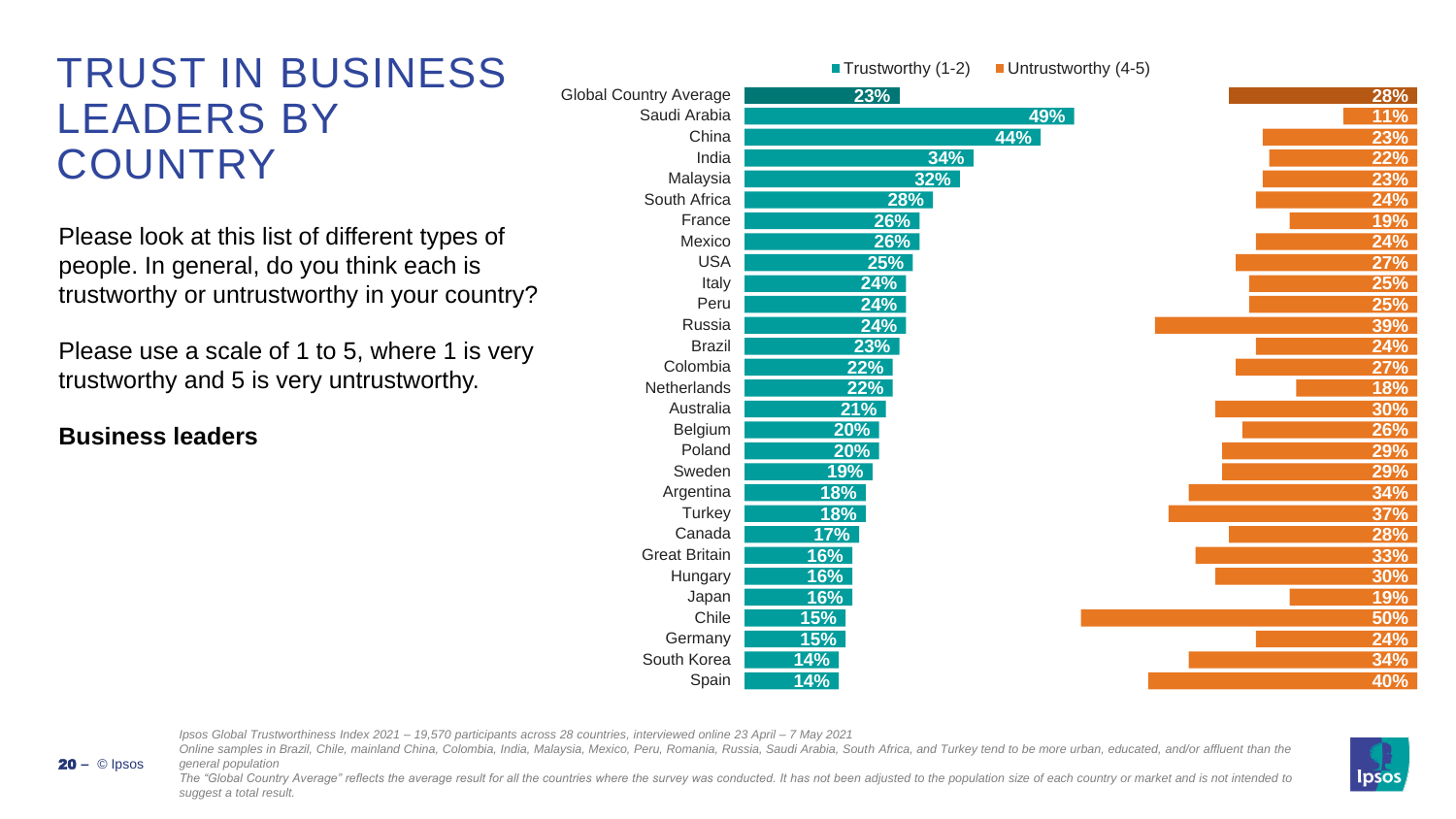# TRUST IN BANKERS BY COUNTRY

Please look at this list of different types of people. In general, do you think each is trustworthy or untrustworthy in your country?

Please use a scale of 1 to 5, where 1 is very trustworthy and 5 is very untrustworthy.

**Bankers**

© Ipsos 21 **‒**

|                               | $\blacksquare$ Trustworthy (1-2) | $\blacksquare$ Untrustworthy (4-5) |            |
|-------------------------------|----------------------------------|------------------------------------|------------|
| <b>Global Country Average</b> | 23%                              |                                    | 33%        |
| Malaysia                      |                                  | 47%                                | 14%        |
| Saudi Arabia                  |                                  | 46%                                | 11%        |
| India                         |                                  | 44%                                | 16%        |
| <b>USA</b>                    |                                  | 38%                                | 21%        |
| China                         | 36%                              |                                    | 22%        |
| South Africa                  | 35%                              |                                    | 22%        |
| Canada                        | 29%                              |                                    | <b>25%</b> |
| South Korea                   | 28%                              |                                    | <b>19%</b> |
| Sweden                        | 27%                              |                                    | 24%        |
| Turkey                        | 25%                              |                                    | 32%        |
| Australia                     | 20%                              |                                    | 35%        |
| Poland                        | 20%                              |                                    | 42%        |
| Russia                        | 20%                              |                                    | 45%        |
| Japan                         | 19%                              |                                    | 23%        |
| Italy                         | 18%                              |                                    | 33%        |
| <b>Great Britain</b>          | 18%                              |                                    | 41%        |
| Mexico                        | 16%                              |                                    | 32%        |
| Peru                          | 16%                              |                                    | 39%        |
| France                        | 16%                              |                                    | 41%        |
| Argentina                     | 15%                              |                                    | 40%        |
| Chile                         | <b>15%</b>                       |                                    | 42%        |
| Germany                       | 14%                              |                                    | 37%        |
| Belgium                       | 14%                              |                                    | <b>40%</b> |
| <b>Brazil</b>                 | 14%                              |                                    | 47%        |
| Hungary                       | 14%                              |                                    | <b>48%</b> |
| Netherlands                   | 13%                              |                                    | 43%        |
| Colombia                      | 11%                              |                                    | 48%        |
| Spain                         | 7%                               |                                    | 60%        |

*Ipsos Global Trustworthiness Index 2021 – 19,570 participants across 28 countries, interviewed online 23 April – 7 May 2021*

Online samples in Brazil, Chile, mainland China, Colombia, India, Malaysia, Mexico, Peru, Romania, Russia, Saudi Arabia, South Africa, and Turkey tend to be more urban, educated, and/or affluent than the *general population*

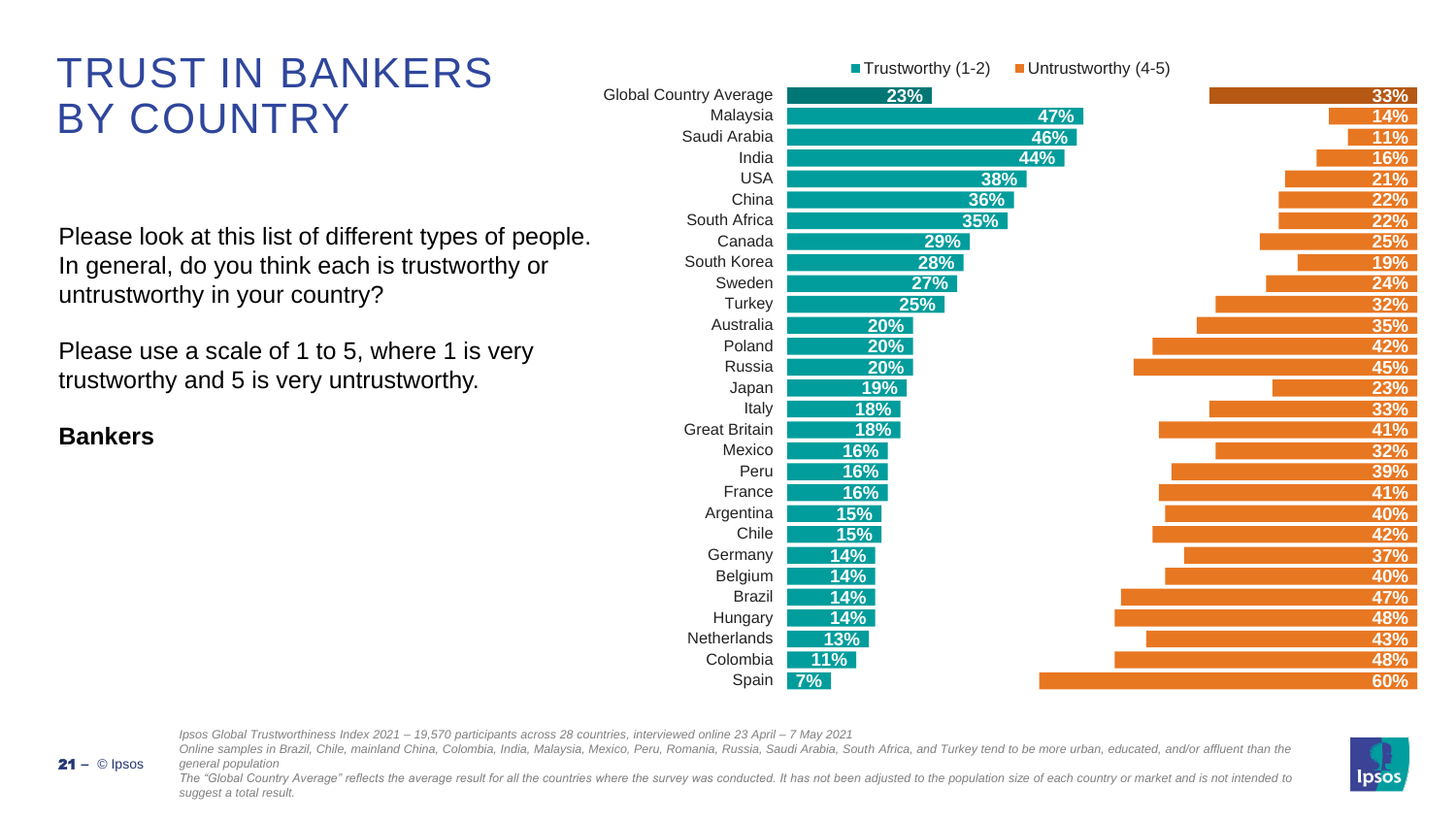## TRUST IN GOVERNMENT MINISTERS BY **COUNTRY**

Please look at this list of different types of people. In general, do you think each is trustworthy or untrustworthy in your country?

Please use a scale of 1 to 5, where 1 is very trustworthy and 5 is very untrustworthy.

#### **Government Ministers**

© Ipsos 22 **‒**

|                               | ■ Trustworthy (1-2) | $\blacksquare$ Untrustworthy (4-5) |  |
|-------------------------------|---------------------|------------------------------------|--|
| <b>Global Country Average</b> | 14%                 | 53%                                |  |
| Sweden                        | 26%                 | 28%                                |  |
| India                         | 25%                 | 45%                                |  |
| Turkey                        | 25%                 | 46%                                |  |
| Malaysia                      | 24%                 | 49%                                |  |
| Netherlands                   | 20%                 | 40%                                |  |
| <b>USA</b>                    | 18%                 | 41%                                |  |
| Australia                     | 18%                 | 48%                                |  |
| Russia                        | 18%                 | 54%                                |  |
| Canada                        | 17%                 | 43%                                |  |
| Germany                       | 15%                 | 42%                                |  |
| <b>Great Britain</b>          | 15%                 | 49%                                |  |
| Italy                         | 15%                 | 51%                                |  |
| Poland                        | 14%                 | 61%                                |  |
| Mexico                        | 13%                 | 52%                                |  |
| Japan                         | 12%                 | 49%                                |  |
| Belgium                       | 11%                 | 58%                                |  |
| <b>Brazil</b>                 | 11%                 | 65%                                |  |
| South Africa                  | 11%                 | 71%                                |  |
| Hungary                       | 11%                 | 72%                                |  |
| France                        | 10%                 | 54%                                |  |
| South Korea                   | 9%                  | 51%                                |  |
| Spain                         | 9%                  | 58%                                |  |
| Chile                         | 9%                  | 67%                                |  |
| Peru                          | 8%                  | 62%                                |  |
| Argentina                     | 6%                  | 69%                                |  |
| Colombia                      | 5%                  | 73%                                |  |

*Ipsos Global Trustworthiness Index 2021 – 19,570 participants across 28 countries, interviewed online 23 April – 7 May 2021*

Online samples in Brazil, Chile, mainland China, Colombia, India, Malaysia, Mexico, Peru, Romania, Russia, Saudi Arabia, South Africa, and Turkey tend to be more urban, educated, and/or affluent than the *general population*

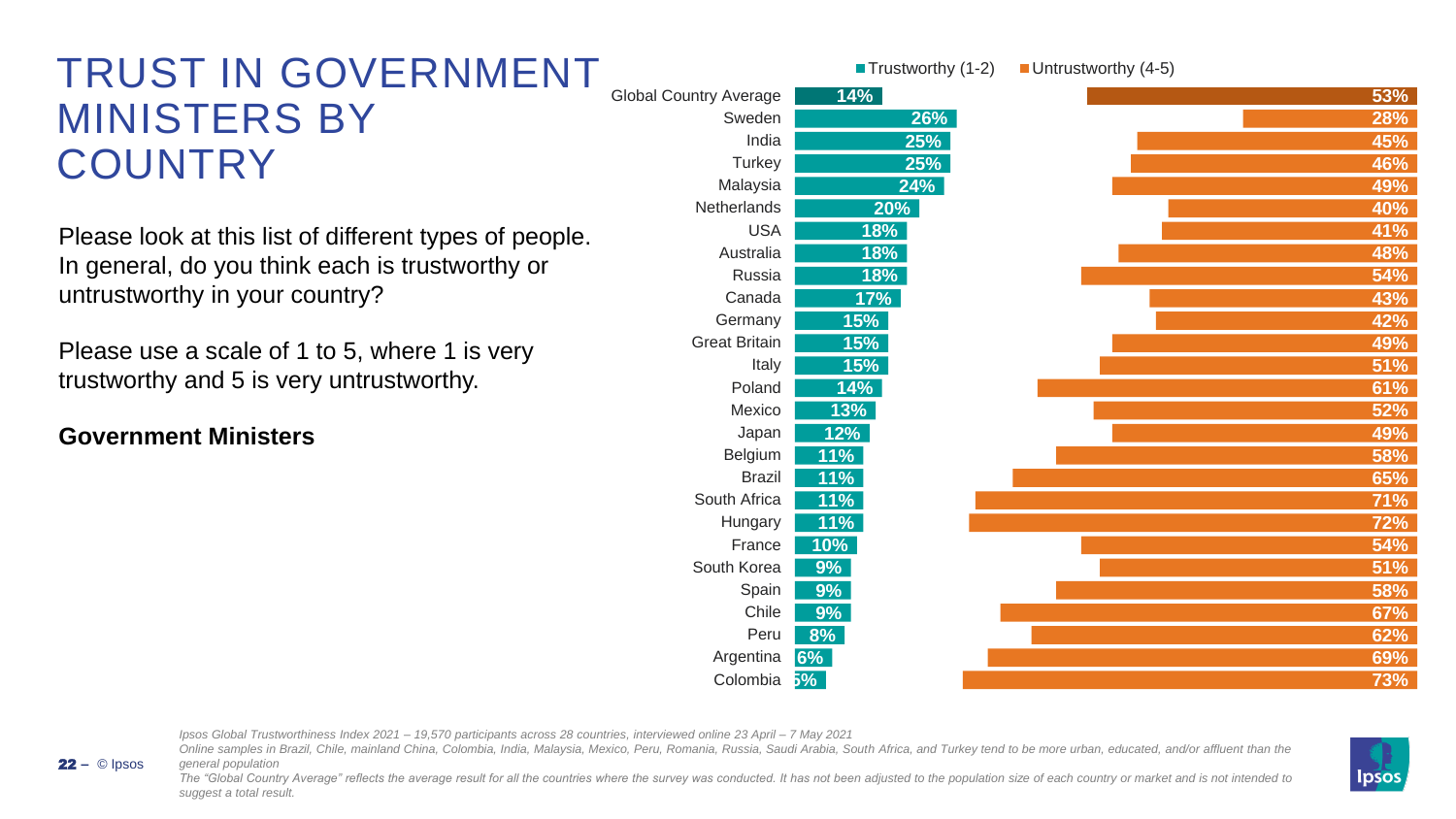# TRUST IN ADVERTISING EXECS BY COUNTRY

Please look at this list of different types of people. In general, do you think each is trustworthy or untrustworthy in your country?

Please use a scale of 1 to 5, where 1 is very trustworthy and 5 is very untrustworthy.

#### **Advertising executives**

© Ipsos 23 **‒**

|                               |              | ■ Trustworthy $(1-2)$ | Untrustworthy (4-5) |
|-------------------------------|--------------|-----------------------|---------------------|
| <b>Global Country Average</b> | 15%          |                       |                     |
| Saudi Arabia                  |              | 34%                   |                     |
| India                         |              | 28%                   |                     |
| Malaysia                      |              | 26%                   |                     |
| China                         |              | 24%                   |                     |
| South Africa                  |              | 22%                   |                     |
| Russia                        |              | $20\%$                |                     |
| Mexico                        |              | 19%                   |                     |
| <b>Brazil</b>                 |              | 19%                   |                     |
| Colombia                      |              | <u>17%</u>            |                     |
| Turkey                        | <u>16%</u>   |                       |                     |
| Peru                          | 15%          |                       |                     |
| Italy                         | 15%          |                       |                     |
| Argentina                     | <u>13%</u>   |                       |                     |
| Poland                        | <u>13%</u>   |                       |                     |
| <b>USA</b>                    | 13%          |                       |                     |
| Chile                         | $12\%$       |                       |                     |
| Sweden                        | 12%          |                       |                     |
| Netherlands                   | <u> 11% </u> |                       |                     |
| Australia                     | $11\%$       |                       |                     |
| Spain                         | 10%          |                       |                     |
| France                        | <u>10%</u>   |                       |                     |
| Belgium                       | 10%          |                       |                     |
| Japan                         | $9\%$        |                       |                     |
| Germany                       | $9\%$        |                       |                     |
| Canada                        | 9%           |                       |                     |
| <b>Great Britain</b>          | $9\%$        |                       |                     |
| Hungary                       | $8\%$        |                       |                     |
| South Korea                   | 7%           |                       |                     |

|  | 37% |
|--|-----|
|  | 23% |
|  | 29% |
|  | 27% |
|  | 33% |
|  | 32% |
|  | 36% |
|  | 24% |
|  | 28% |
|  | 28% |
|  | 34% |
|  | 32% |
|  | 37% |
|  | 32% |
|  | 35% |
|  | 42% |
|  | 36% |
|  | 42% |
|  | 36% |
|  | 50% |
|  | 41% |
|  | 48% |
|  | 54% |
|  | 28% |
|  | 44% |
|  | 45% |
|  | 51% |
|  | 44% |
|  | 43% |

*Ipsos Global Trustworthiness Index 2021 – 19,570 participants across 28 countries, interviewed online 23 April – 7 May 2021*

Online samples in Brazil, Chile, mainland China, Colombia, India, Malaysia, Mexico, Peru, Romania, Russia, Saudi Arabia, South Africa, and Turkey tend to be more urban, educated, and/or affluent than the *general population*

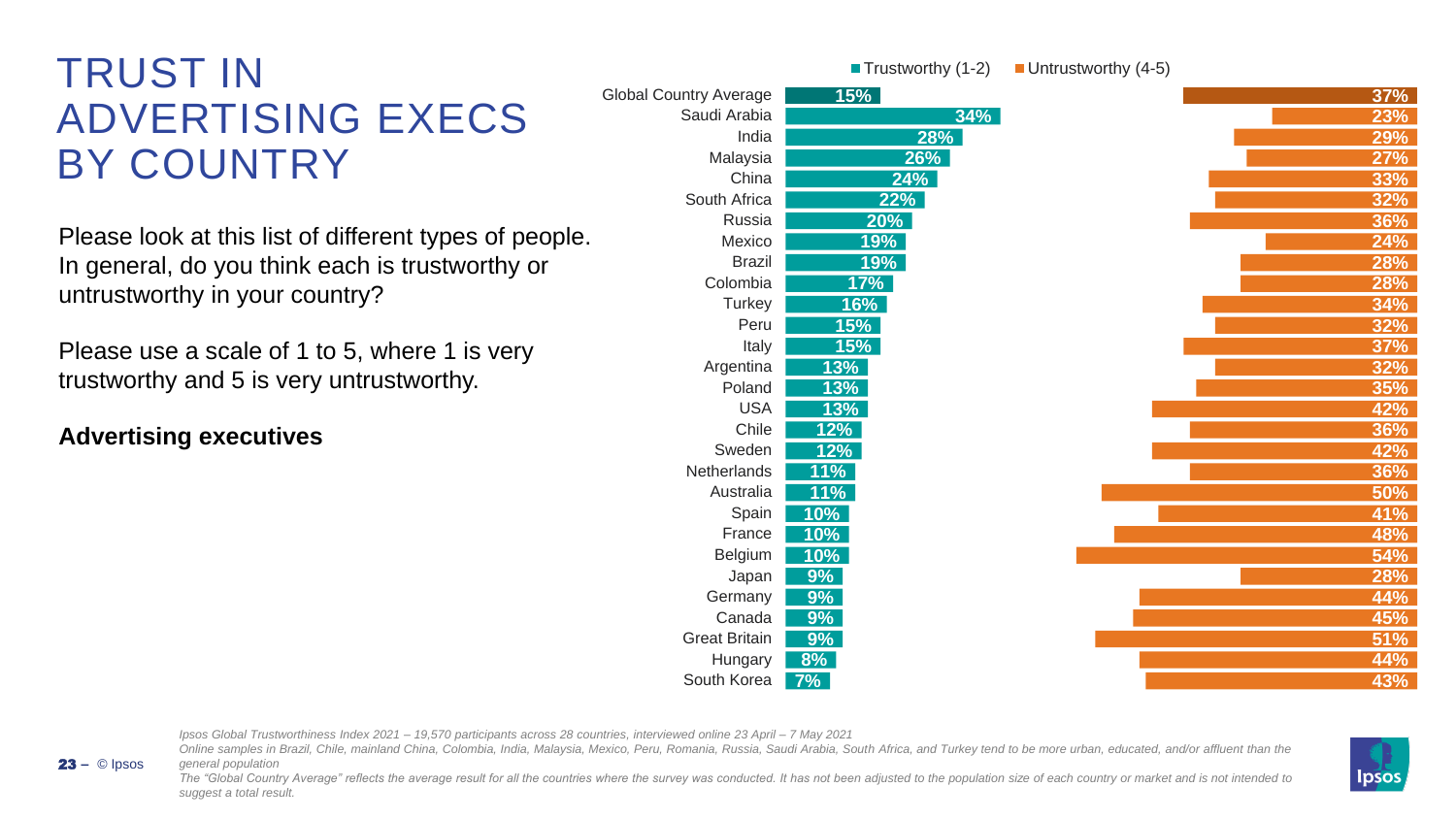# TRUST IN POLITICIANS BY **COUNTRY**

Please look at this list of different types of people. In general, do you think each is trustworthy or untrustworthy in your country?

Please use a scale of 1 to 5, where 1 is very trustworthy and 5 is very untrustworthy.

**Politicians generally**

© Ipsos 24 **‒**

|                               | ■ Trustworthy (1-2) | $\blacksquare$ Untrustworthy (4-5) |            |
|-------------------------------|---------------------|------------------------------------|------------|
| <b>Global Country Average</b> | $10\%$              |                                    | 62%        |
| Netherlands                   | 19%                 |                                    | 45%        |
| Malaysia                      | 19%                 |                                    | 53%        |
| India                         | 18%                 |                                    | 51%        |
| Sweden                        | 17%                 |                                    | 49%        |
| Russia                        | 16%                 |                                    | 56%        |
| Australia                     | 14%                 |                                    | 53%        |
| Canada                        | 13%                 |                                    | 54%        |
| Germany                       | 12%                 |                                    | 50%        |
| <b>Great Britain</b>          | 12%                 |                                    | 57%        |
| France                        | 11%                 |                                    | 54%        |
| Turkey                        | 11%                 |                                    | 61%        |
| Belgium                       | 10%                 |                                    | 59%        |
| South Africa                  | 10%                 |                                    | 75%        |
| Mexico                        | 9%                  |                                    | 66%        |
| <b>USA</b>                    | 9%                  |                                    | 66%        |
| South Korea                   | 9%                  |                                    | 66%        |
| Italy                         | 9%                  |                                    | 67%        |
| Poland                        | 9%                  |                                    | 70%        |
| Spain                         | 8%                  |                                    | 68%        |
| Japan                         | 7%                  |                                    | 56%        |
| Peru                          | 6%                  |                                    | 73%        |
| <b>Brazil</b>                 | 6%                  |                                    | 77%        |
| Chile                         | 6%                  |                                    | <b>78%</b> |
| Colombia                      | 4%                  |                                    | 77%        |
| Hungary                       | 4%                  |                                    | 79%        |
| Argentina                     | 3%                  |                                    | 76%        |

*Ipsos Global Trustworthiness Index 2021 – 19,570 participants across 28 countries, interviewed online 23 April – 7 May 2021*

Online samples in Brazil, Chile, mainland China, Colombia, India, Malaysia, Mexico, Peru, Romania, Russia, Saudi Arabia, South Africa, and Turkey tend to be more urban, educated, and/or affluent than the *general population*

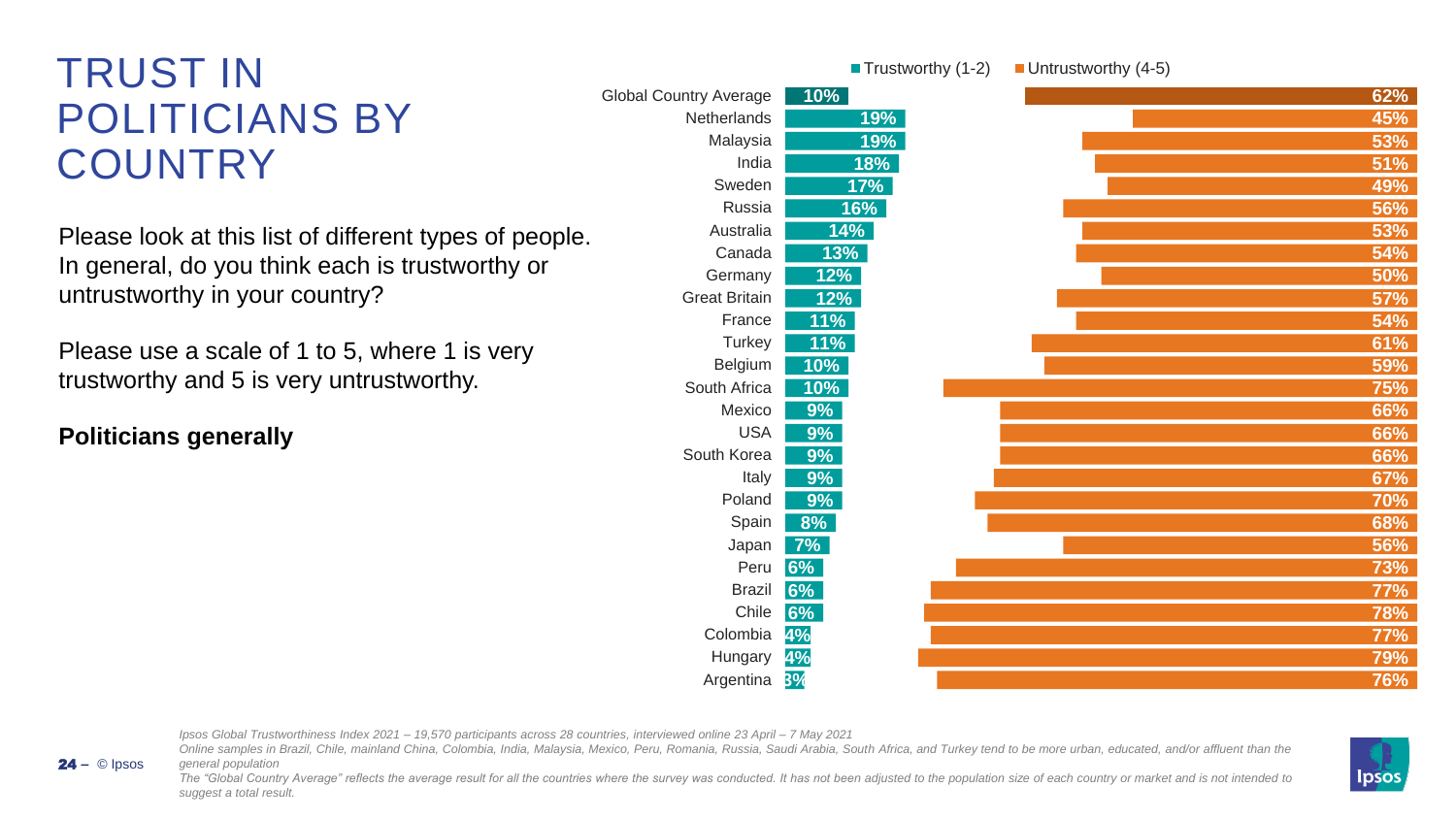# METHODOLOGY

These are the findings of an Ipsos online survey conducted between 23 April and 7 May 2021.

The survey was conducted in 28 countries around the world, via the Ipsos Online Panel system in Argentina, Australia, Belgium, Brazil, Canada, Chile, China, Colombia, France, Germany, Great Britain, Hungary, India, Italy, Japan, Malaysia, Mexico, the Netherlands, Peru, Poland, Russia, Saudi Arabia, South Africa, South Korea, Spain, Sweden, Turkey, and the United States.

The results are comprised of an international sample of 19,570 adults aged 16- 74 in most countries and aged 18-74 in Canada, Malaysia, South Africa, Turkey and the United States. Approximately 1,000 individuals participated on a country by country basis via the Ipsos Online Panel, with the exception of Argentina, Chile, Colombia, Hungary, India, Malaysia, Mexico, the Netherlands, Peru, Poland, Russia, Saudi Arabia, South Africa, South Korea Sweden and Turkey, where each have a sample of approximately 500.

The samples in Argentina, Australia, Belgium, Canada, France, Germany, Great Britain, Hungary, Italy, Japan, the Netherlands, Poland, South Korea, Spain, Sweden, and United States can be taken as representative of their general adult population under the age of 75.

The samples in other countries (Brazil, China, Chile, Colombia, India, Malaysia, Mexico, Peru, Russia, Saudi Arabia, South Africa and Turkey) produce a national sample that is more urban & educated, and with higher incomes than their fellow citizens. The survey results for these countries should be viewed as reflecting the views of the more "connected" segment of their population.

Weighting was then employed to balance demographics and ensure that the sample's composition reflects that of the adult population according to the most recent country Census data.

The "Global Country Average" reflects the average result for all countries and markets where the survey was conducted. It has not been adjusted to the population size of each country and is not intended to suggest a total result.

Where results do not sum to 100 or the difference appears to be plus or minus one point more or less than the actual, this may be due to rounding, multiple responses, or the exclusion of "don't know" or not stated responses.

The precision of Ipsos online polls is calculated using a credibility interval with a poll of 1,000 accurate to plus or minus 3.5 percentage points and of 500 accurate to plus or minus 5.0 percentage points. For more information on the use of credibility intervals, please visit the Ipsos website.

The publication of these findings abides by local rules and regulations.

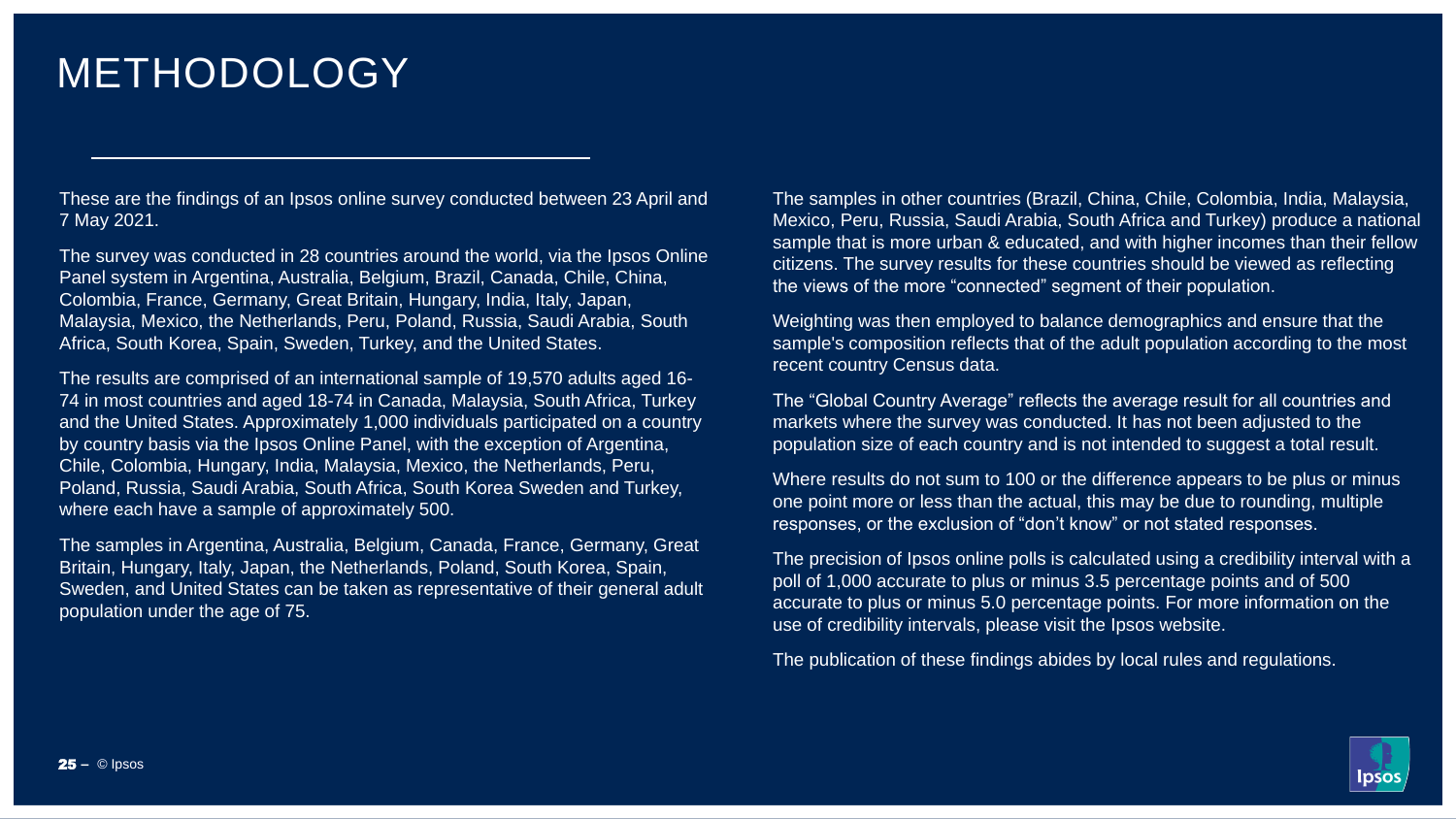# **ABOUT IPSOS**

Ipsos is the third largest market research company in the world, present in 90 markets and employing more than 18,000 people.

Our research professionals, analysts and scientists have built unique multi-specialist capabilities that provide powerful insights into the actions, opinions and motivations of citizens, consumers, patients, customers or employees. Our 75 business solutions are based on primary data coming from our surveys, social media monitoring, and qualitative or observational techniques.

"Game Changers" – our tagline – summarises our ambition to help our 5,000 clients to navigate more easily our deeply changing world.

Founded in France in 1975, Ipsos is listed on the Euronext Paris since July 1st, 1999. The company is part of the SBF 120 and the Mid-60 index and is eligible for the Deferred Settlement Service (SRD).

ISIN code FR0000073298, Reuters ISOS.PA, Bloomberg IPS:FP **www.ipsos.com**

# **GAME CHANGERS**

In our world of rapid change, the need for reliable information to make confident decisions has never been greater.

At Ipsos we believe our clients need more than a data supplier, they need a partner who can produce accurate and relevant information and turn it into actionable truth.

This is why our passionately curious experts not only provide the most precise measurement, but shape it to provide True Understanding of Society, Markets and People.

To do this we use the best of science, technology and know-how and apply the principles of security, simplicity, speed and substance to everything we do.

So that our clients can act faster, smarter and bolder. Ultimately, success comes down to a simple truth: **You act better when you are sure.**